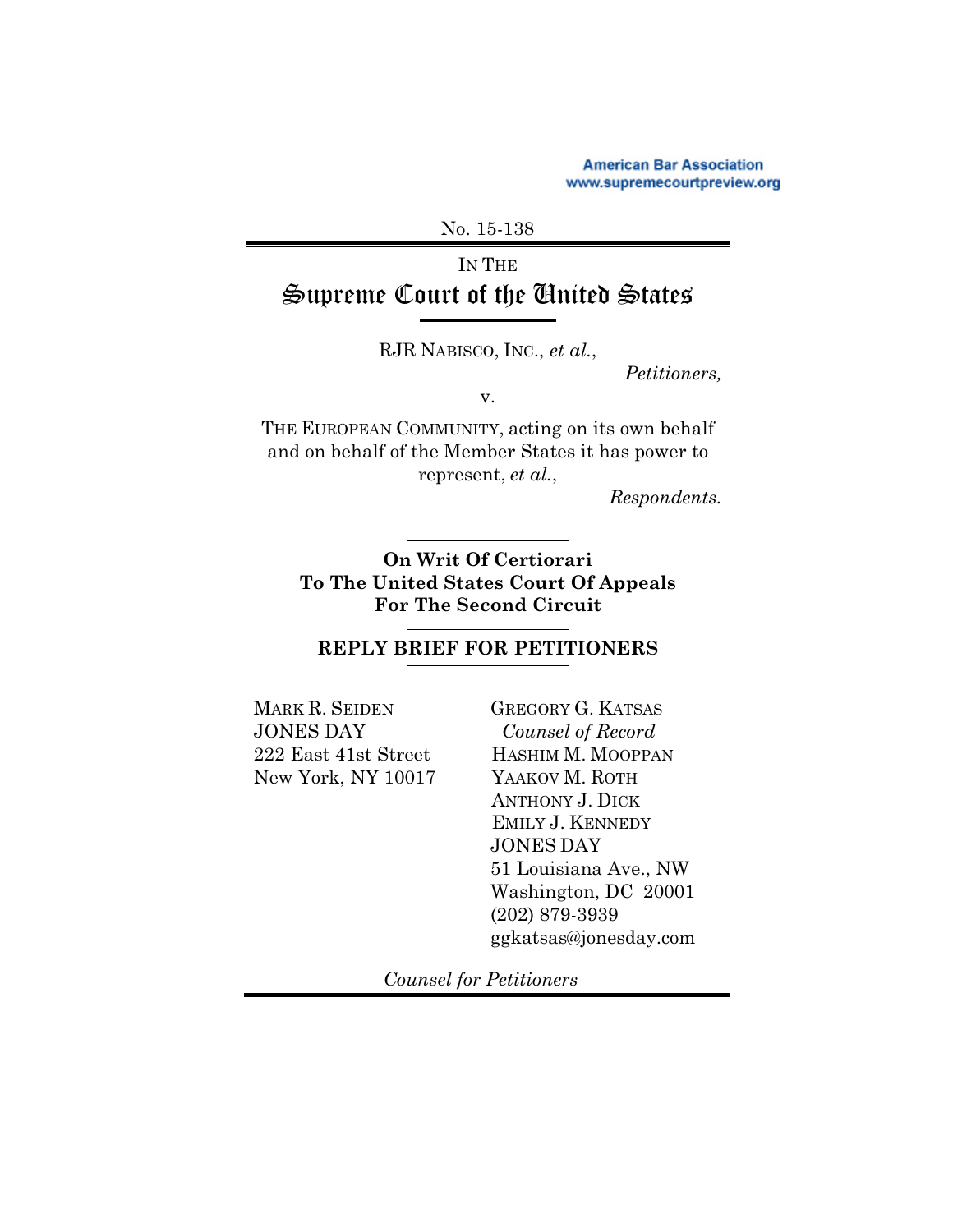### **TABLE OF CONTENTS**

**Page**

| REPLY BRIEF FOR PETITIONERS 1                                                                                   |  |
|-----------------------------------------------------------------------------------------------------------------|--|
| SECTION 1964(C) REQUIRES A<br>I.<br>DOMESTIC INJURY, WHICH<br>RESPONDENTS DO NOT ALLEGE3                        |  |
| A. Private Causes of Action<br>Presumptively Do Not Redress Foreign                                             |  |
| There Is No Clear Indication That<br>$\rm B$ .<br>Civil RICO Redresses Foreign Injuries9                        |  |
| II. SECTION 1962 REQUIRES<br>A<br>DOMESTIC ENTERPRISE, WHICH<br>RESPONDENTS DO NOT VALIDLY                      |  |
| A. RICO's Focus Is The Enterprise, And<br>It Thus Presumptively Applies Only To                                 |  |
| B. There Is No Clear Indication That<br>RICO Extends To Foreign Enterprises,<br>Or Even To Foreign Racketeering |  |
| Respondents Do Not Validly Allege A<br>C.                                                                       |  |
|                                                                                                                 |  |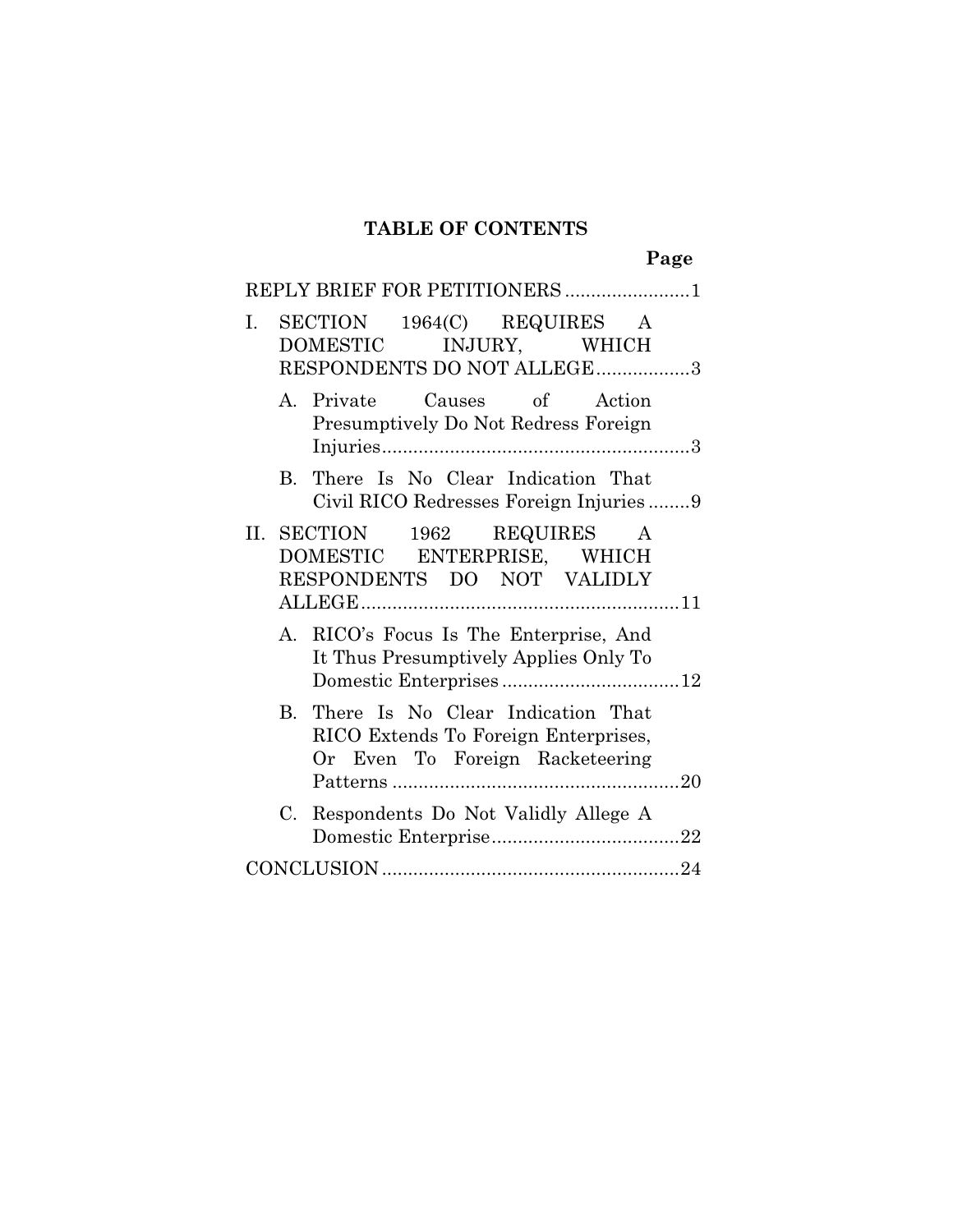# **TABLE OF AUTHORITIES**

# **Page(s)**

## **CASES**

| Agency Holding Corp. v. Malley-Duff &<br>Assocs., Inc.,                           |
|-----------------------------------------------------------------------------------|
|                                                                                   |
| Anza v. Ideal Steel Supply Corp.,                                                 |
| Bond v. United States,                                                            |
| Carnation Co. v. Pac. Westbound Conf.,                                            |
| Cedeño v. Intech Grp., Inc.,<br>733 F. Supp. 2d 471 (S.D.N.Y. 2010) 17            |
| Cedric Kushner Promotions, Ltd. v. King,                                          |
| Continental Ore Co. v. Union Carbide &<br>Carbon Corp.,                           |
| Cooper Indus., Inc. v. Aviall Servs., Inc.,                                       |
| Day & Zimmerman, Inc. v. Challoner,                                               |
| Discon, Inc. v. NYNEX Corp.,                                                      |
| EEOC v. Arabian Am. Oil Co.,                                                      |
| European Cmty. v. RJR Nabisco, Inc.,<br>No. 1:02-cv-05571 (E.D.N.Y. Mar.4, 2016)3 |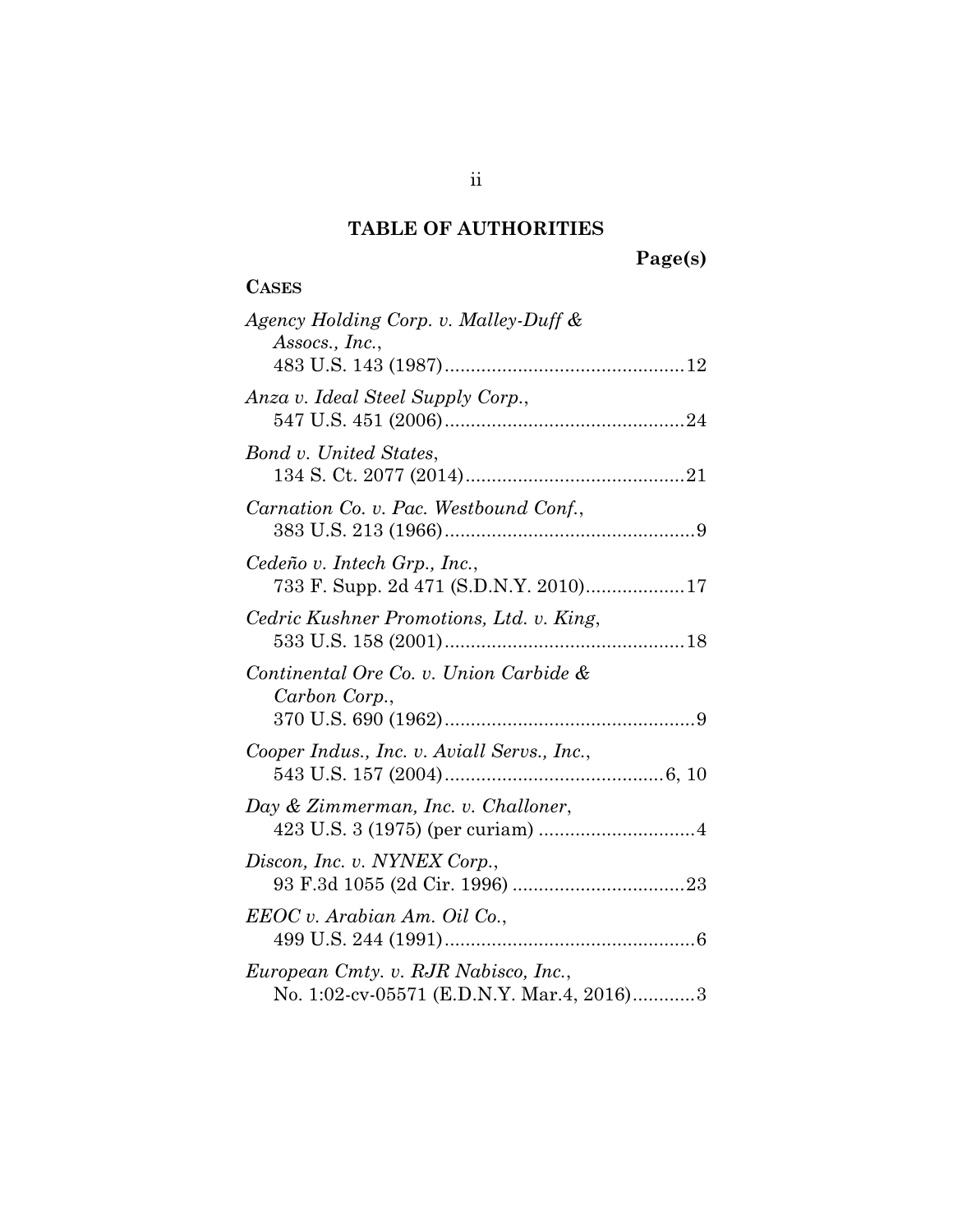| F. Hoffmann-La Roche Ltd. v. Empagran S.A., |
|---------------------------------------------|
| Foley Bros. v. Filardo,                     |
| H.J. Inc. v. Nw. Bell Tel. Co.,             |
| Kiobel v. Royal Dutch Petroleum Co.,        |
| Lauritzen v. Larsen,                        |
| Miranda v. Ponce Fed. Bank,                 |
| Morrison v. Nat'l Australia Bank Ltd.,      |
| New York Cent. R.R. Co. v. Chisholm,        |
| OBB Personenverkehr AG v. Sachs,            |
| <i>Pfizer, Inc. v. India,</i>               |
| Reves v. Ernst & Young,                     |
| Russello v. United States,                  |
| Sale v. Haitian Ctrs. Council, Inc.,        |
| Sedima, S.P.R.L. v. Imrex Co.,              |
|                                             |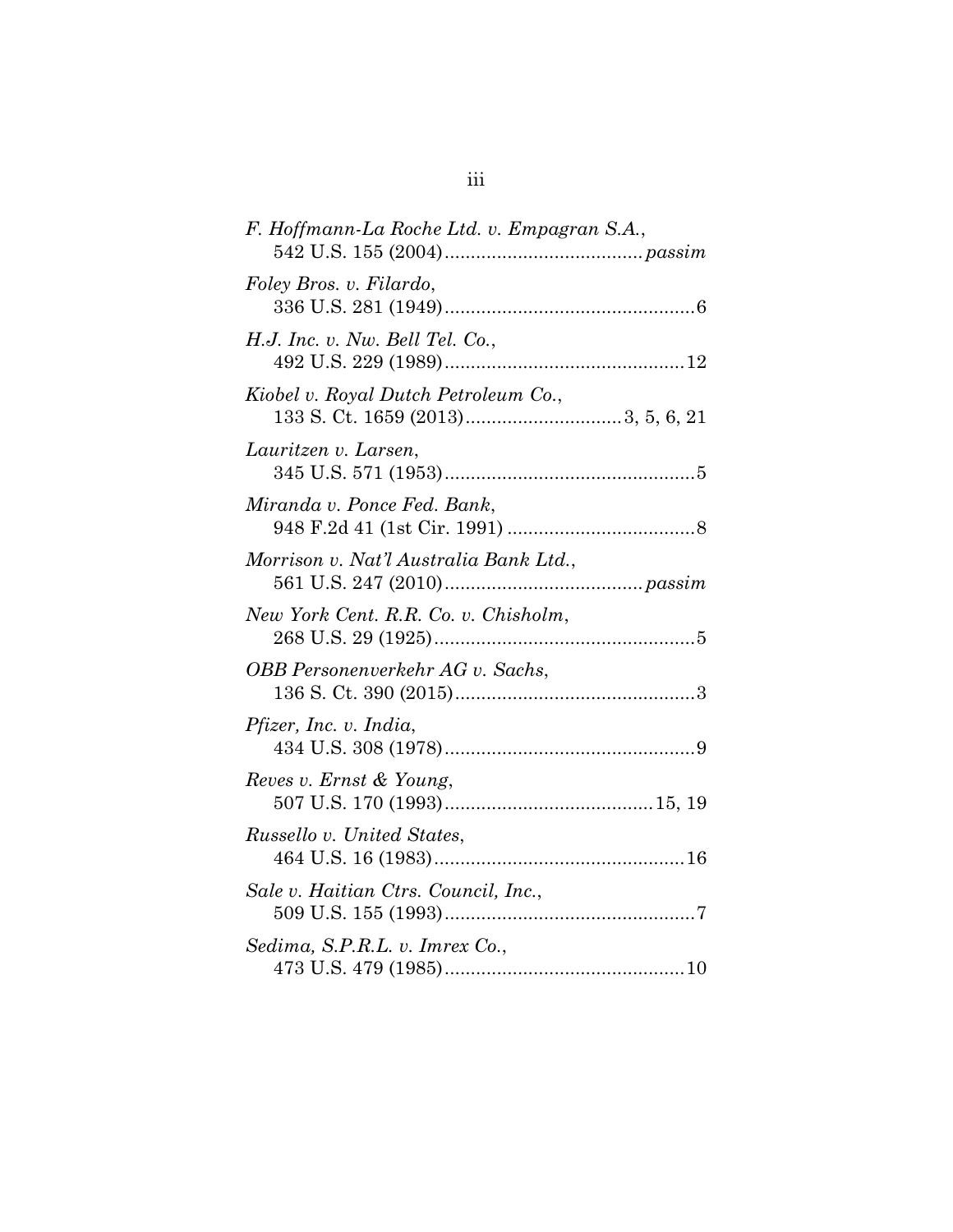| Smith v. United States,  |  |
|--------------------------|--|
| Sosa v. Alvarez-Machain, |  |
| <b>STATUTES</b>          |  |
|                          |  |
|                          |  |
|                          |  |
| <b>OTHER AUTHORITIES</b> |  |

Gerard E. Lynch, *RICO: The Crime of Being a Criminal*, 87 COLUM. L. REV. 661 (1987)..........[16](#page-21-1)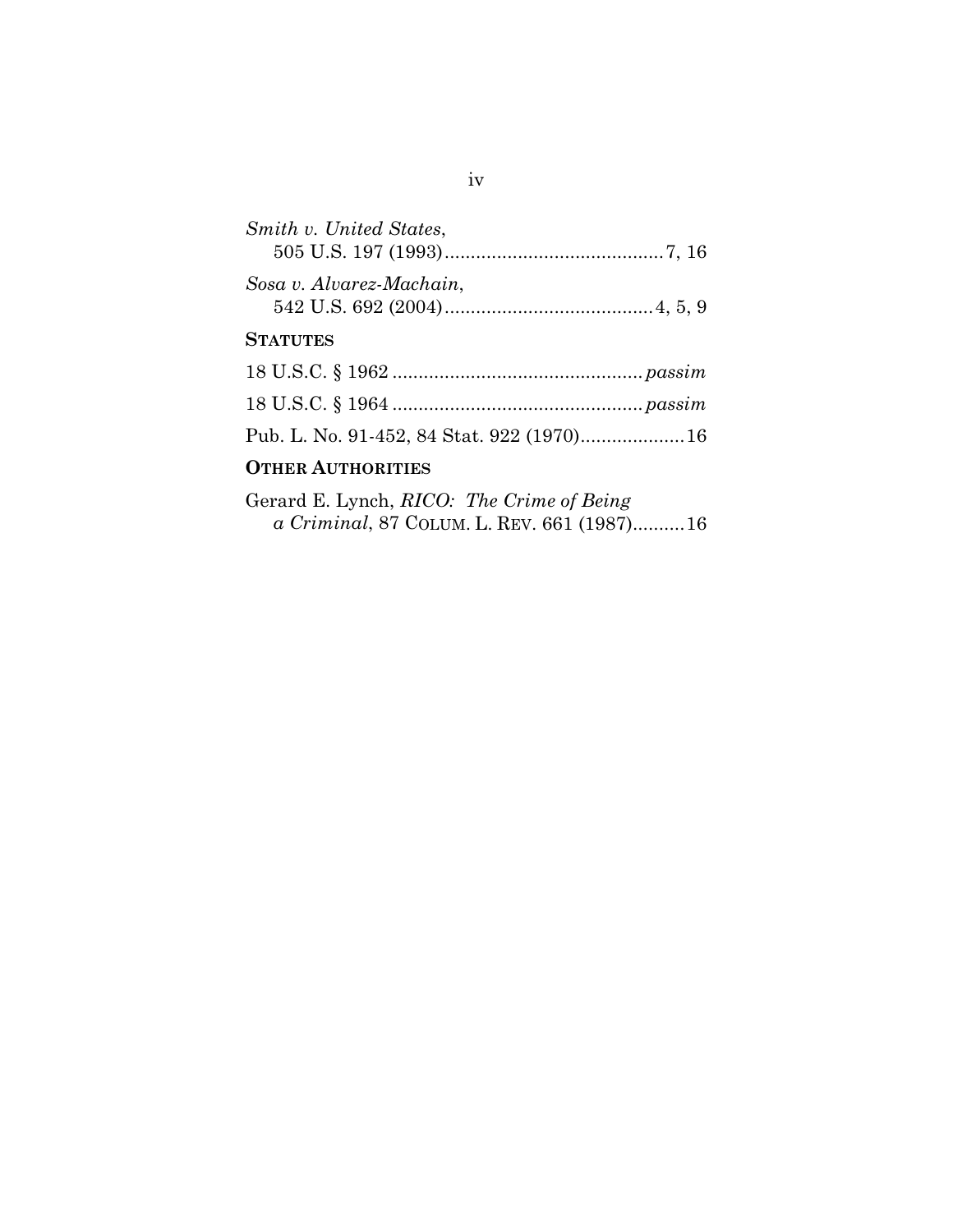#### **REPLY BRIEF FOR PETITIONERS**

According to Respondents, civil RICO extends to claims that foreign *injuries* were caused by the corruption of foreign *enterprises* through foreign *patterns* of racketeering. Respondents cannot reconcile that foreign-cubed application with the presumption against extraterritoriality.

<span id="page-5-0"></span>Under *Morrison v. National Australia Bank Ltd.*, 561 U.S. 247 (2010), a statute's "focus"—the "object[ ]" of its concern—applies only domestically, absent a "clear indication" to the contrary. *Id.* at 255, 266-67. As we have shown, the focus of RICO's substantive prohibitions is the enterprise being corrupted through a racketeering pattern, and there is no clear indication that the prohibitions extend to foreign enterprises. Moreover, the focus of RICO's private cause of action is the resulting injury, and there is no clear indication that the cause of action extends to foreign injuries. Respondents fail to refute either showing.

As for RICO's cause of action, Respondents argue that the presumption against extraterritoriality is simply inapplicable, but there is no legal or logical basis for such an *ad hoc* exception to the general rule that each provision of a statute is presumptively focused on domestic concerns. Respondents also argue that there is a clear indication that  $\S 1964(c)$ reaches foreign injuries, but the antitrust analogy upon which they rely actually refutes their position. Indeed, even the Government agrees that  $\S 1964(c)$ redresses only domestic injuries.

<span id="page-5-1"></span>As for RICO's prohibitions, Respondents argue that Congress clearly extended § 1962 to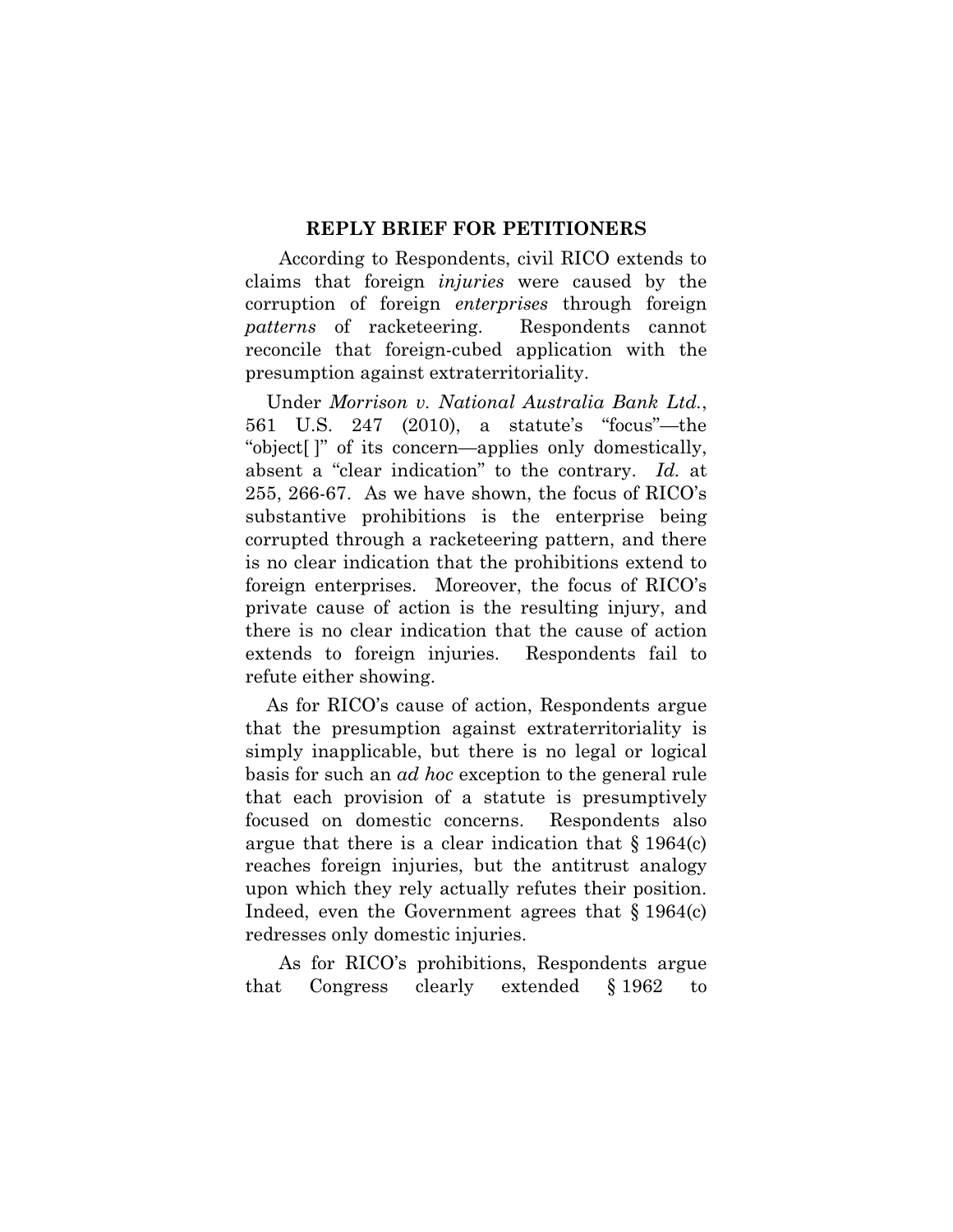extraterritorial patterns of racketeering by incorporating certain racketeering predicates with extraterritorial scope. Not only is that argument wrong on its own terms, but it does not even purport to show that Congress further extended § 1962 to the corruption of foreign enterprises, much less that it did so clearly. Nor are Respondents correct in arguing that such a clear indication is unnecessary because the focus of § 1962 is the pattern rather than the enterprise. While Respondents briefly suggest that the focus is the pattern, they quickly retreat to the position that the focus is the corruption of the enterprise. And though they nevertheless contend that what should matter is the location of the racketeering pattern used to corrupt the enterprise, what actually matters is the location of the enterprise being corrupted: the enterprise itself is the object of RICO's concern, not the racketeering pattern used to corrupt it. In sum, there is no basis for the implausible conclusion that Congress intended RICO to prevent foreign enterprises from being corrupted.

Finally, the RICO claims here must be dismissed, because the complaint does not allege either a domestic injury or a domestic enterprise. In fact, Respondents have abandoned any allegation of domestic injury, which alone justifies dismissal. Moreover, Respondents' belated attempts to allege domestic enterprises cannot be reconciled with their own complaint and prior briefs.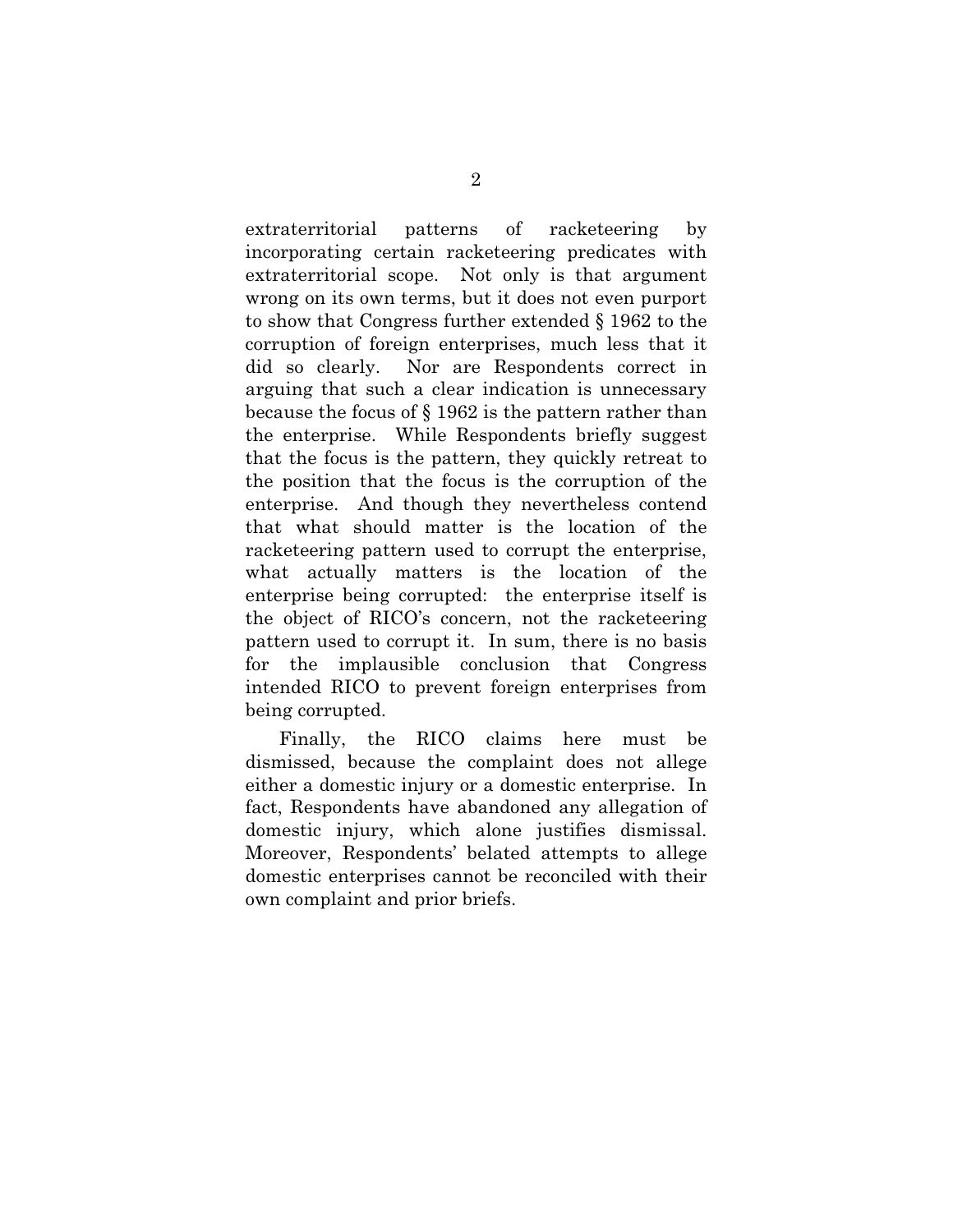#### **I. SECTION 1964(c) REQUIRES A DOMESTIC INJURY, WHICH RESPONDENTS DO NOT ALLEGE**

<span id="page-7-0"></span>Respondents do not allege any domestic injuries. Resp.Br. 22-23. To the contrary, just last week, they dismissed with prejudice any "damages claims for domestic injuries under 18 U.S.C. § 1964(c)." Order at 2, *European Cmty. v. RJR Nabisco, Inc.*, No. 1:02 cv-05571 (E.D.N.Y. March 4, 2016). That alone justifies the dismissal of their RICO claims, if § 1964(c) does not redress foreign injuries.

<span id="page-7-2"></span><span id="page-7-1"></span>And it does not, as the Government now agrees. Earlier this Term, one of the Respondents here itself recognized the presumption against federal civil claims for foreign injuries: "In *Kiobel*, *Empagran* and *Morrison*, this Court recently reemphasized a clear presumption against a cause of action created by a federal statute being construed to allow suit in U.S. courts by foreign plaintiffs for injuries suffered abroad." Br. of the Netherlands at 15, *OBB Personenverkehr AG v. Sachs*, 136 S. Ct. 390 (2015) (No. 13-1067). Section 1964(c) does not rebut this presumption.

#### <span id="page-7-3"></span>**A. Private Causes of Action Presumptively Do Not Redress Foreign Injuries**

Respondents do not defend the Second Circuit's holding that the presumption against extraterritoriality applies only to substantive, conductregulating provisions. Nor could they, as this Court repeatedly has applied the presumption on a provision-by-provision basis, including to nonsubstantive provisions of a jurisdictional or procedural nature. Pet.Br. 45, 53-55; U.S.Br. 31.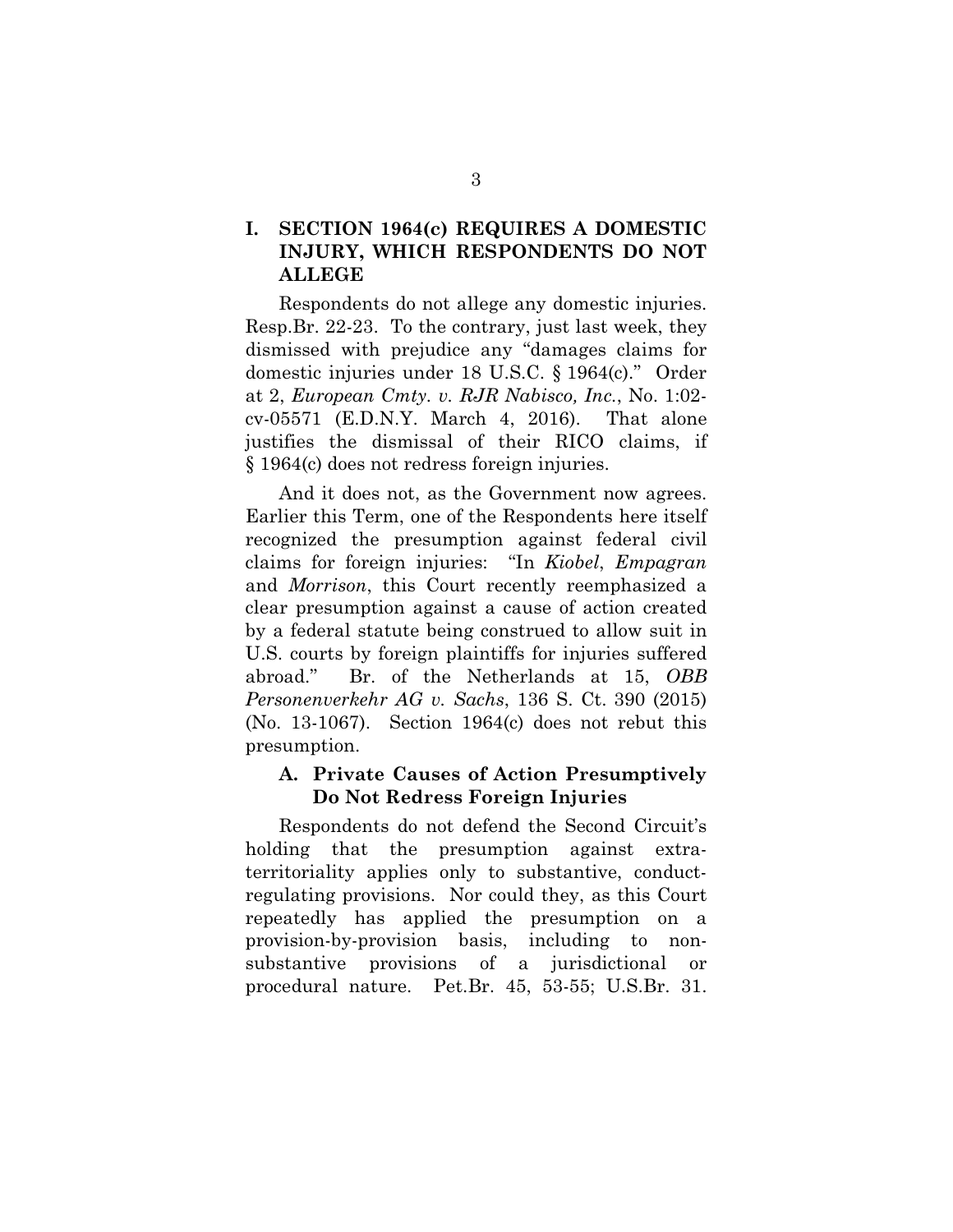Respondents instead argue that the presumption is subject to an *ad hoc* inversion solely for private causes of action, which they contend presumptively apply to foreign injuries. That is incorrect.

<span id="page-8-1"></span>**1.** Respondents cite the "traditional rule" that "" a plaintiff injured in a foreign country' could bring suit 'in American courts.'" Resp.Br. 41-42 (quoting *Sosa v. Alvarez-Machain*, 542 U.S. 692, 706-07 (2004)). However, the question here is not whether a plaintiff injured abroad *may sue* in American courts, but rather *what law will provide redress*. On that question, Respondents' own cases demonstrate that American law generally does not provide civil redress for foreign injuries. As *Sosa* explained, "[f]or a plaintiff injured in a foreign country, … the presumptive choice in American courts under the traditional rule [has] been to apply foreign law." *See*  542 U.S. at 705-06. And that is so even when the challenged conduct occurred domestically. *See*, *e.g.*, *id.* at 706-07, 709-10; *Day & Zimmerman, Inc. v. Challoner*, 423 U.S. 3 (1975) (per curiam). In sum, the *relevant* "traditional rule" is precisely the opposite of what Respondents suggest.

<span id="page-8-0"></span>Accordingly, Respondents prove our point by arguing that Congress must speak clearly to depart from background law. Resp.Br. 41-42. When Congress enacted RICO's private cause of action, foreign law governed civil suits to redress foreign injuries. Absent a clear indication that  $\S 1964(c)$ departed from that background rule, it thus redresses only *domestic* injuries. Pet.Br. 48-50.

Respondents object that *Sosa* invoked choice-oflaw principles only because the FTCA was not itself a source of substantive law, and that those principles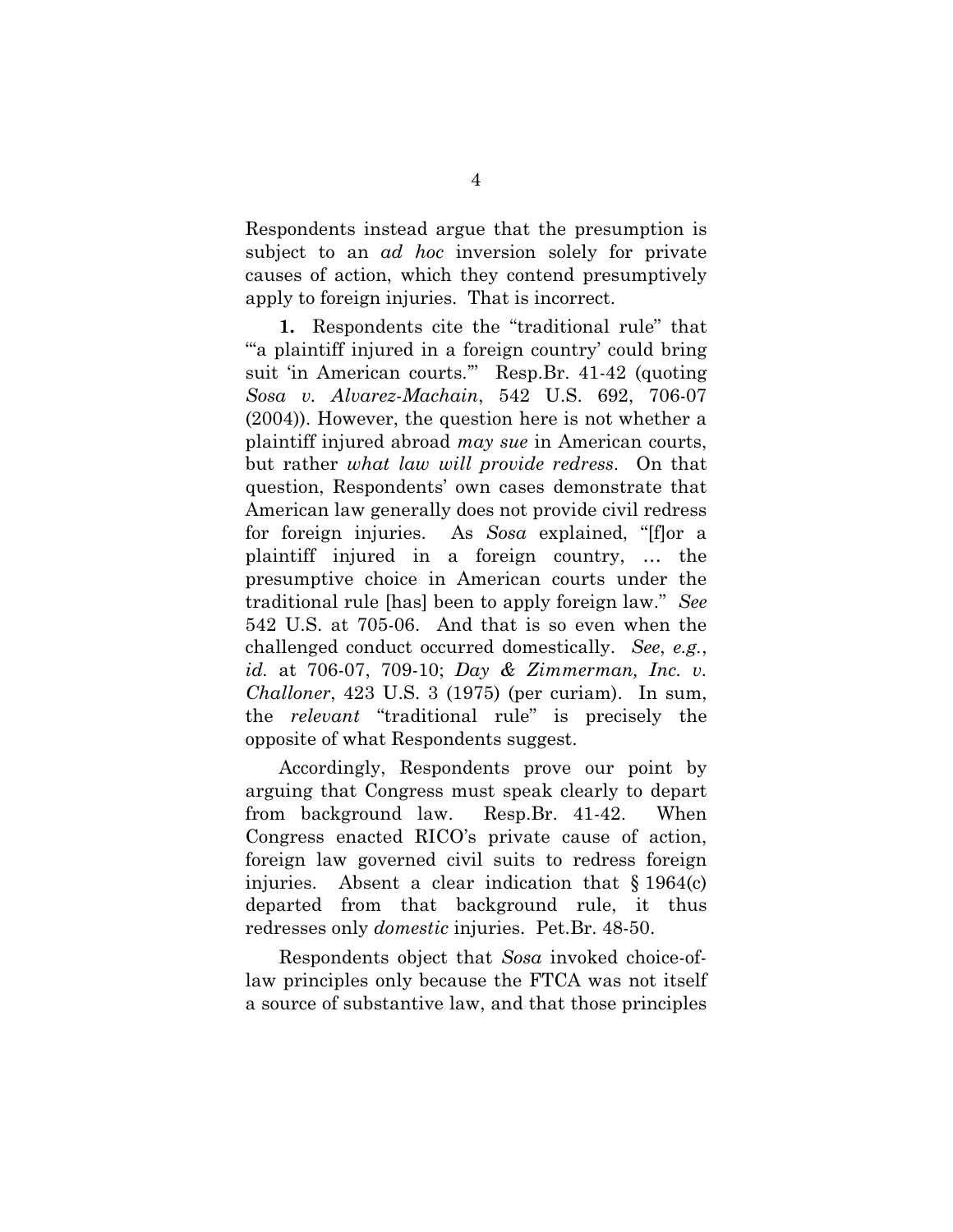<span id="page-9-2"></span><span id="page-9-1"></span>have nothing to do with the presumption against extraterritoriality. Resp.Br. 56-58. But this Court repeatedly has invoked choice-of-law principles to restrict the extraterritorial scope of federal statutory causes of action. *See*, *e.g.*, *Lauritzen v. Larsen*, 345 U.S. 571, 583 (1953) (interpreting Jones Act by reviewing factors "generally conceded to influence choice of law to govern a tort claim"); *New York Cent. R.R. Co. v. Chisholm*, 268 U.S. 29, 31-32 (1925) (similar for FELA). That is unsurprising, as one goal of the presumption against extraterritoriality is to "protect against unintended clashes between our laws and those of other nations," *Kiobel v. Royal Dutch Petroleum Co.*, 133 S. Ct. 1659, 1664 (2013) which could arise whenever a federal statute seeks to provide a cause of action for claims normally governed by foreign law.[1](#page-9-4)

<span id="page-9-0"></span>**2.** Respondents next contend that none of this Court's extraterritoriality cases has treated the location of injury as dispositive. Resp.Br. 42. But that contention is mistaken.

Among other cases, *F. Hoffmann-La Roche Ltd. v. Empagran S.A.*, 542 U.S. 155 (2004), rejected a civil claim because it was based on "foreign injury." *Id.* at 158-59. Contrary to Respondents' suggestion

 $\overline{a}$ 

<span id="page-9-4"></span><span id="page-9-3"></span><sup>1</sup> Contrary to Respondents' suggestion (Br. 56), the domestic-injury presumption does not render superfluous the FTCA's foreign-country exception at issue in *Sosa*. Rather, the presumption is what made the exception necessary. Without the exception, the FTCA's waiver of sovereign immunity would have exposed the United States to claims that were for foreign injuries, and thus governed by foreign law, which is what Congress wished to avoid. *See Sosa*, 542 U.S. at 707-08.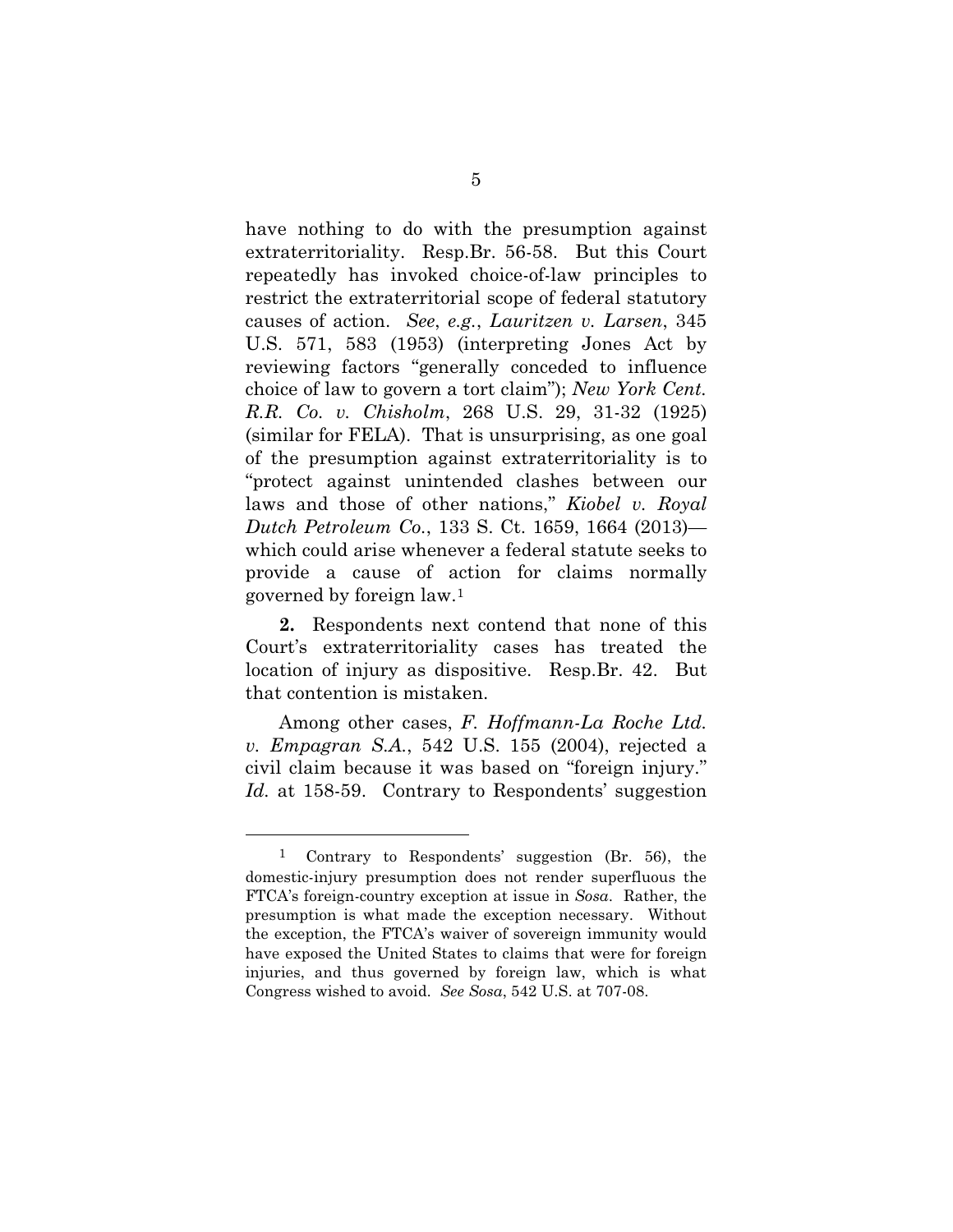that the claim failed simply because it involved "foreign conduct," Resp.Br. 48, this Court made clear that the claim would have survived if the plaintiffs had suffered "domestic injury." *Empagran*, 542 U.S. at 158-59. Nor are Respondents correct that *Empagran* is inapposite because it was applying a 1982 amendment to the Sherman Act's substantive prohibitions, rather than applying the Clayton Act's remedial provisions. Resp.Br. 58-59. As this Court made clear, even before that amendment, the *Government* could seek *to enjoin* foreign conduct, but a *private plaintiff* still could not seek *damages* for foreign injury caused by that conduct. *See* 542 U.S. at 169-73. *Empagran* thus confirms that private damages actions are presumptively limited to domestic injuries, even if the underlying substantive law applies and is enforceable by the Government.

<span id="page-10-3"></span><span id="page-10-2"></span><span id="page-10-1"></span><span id="page-10-0"></span>By contrast, Respondents prove nothing by observing (Br. 42) that other cases involving private claims for foreign injuries simply did not address the issue. "Questions which merely lurk in the record" without being "ruled upon"—are "not to be considered as having been so decided as to constitute precedents." *Cooper Indus., Inc. v. Aviall Servs., Inc.*, 543 U.S. 157, 170 (2004). And that is especially true here because the cited cases *rejected* extraterritorial claims on other grounds, such as the lack of jurisdiction, *Kiobel*, 133 S. Ct. at 1663-64, or the inapplicability of substantive law, *Morrison*, 561 U.S. at 273; *Foley Bros. v. Filardo*, 336 U.S. 281, 284- 85 (1949)—indeed, *EEOC v. Arabian Am. Oil Co.*, 499 U.S. 244, 246-47 (1991), was not a private suit at all. This Court therefore had no need to decide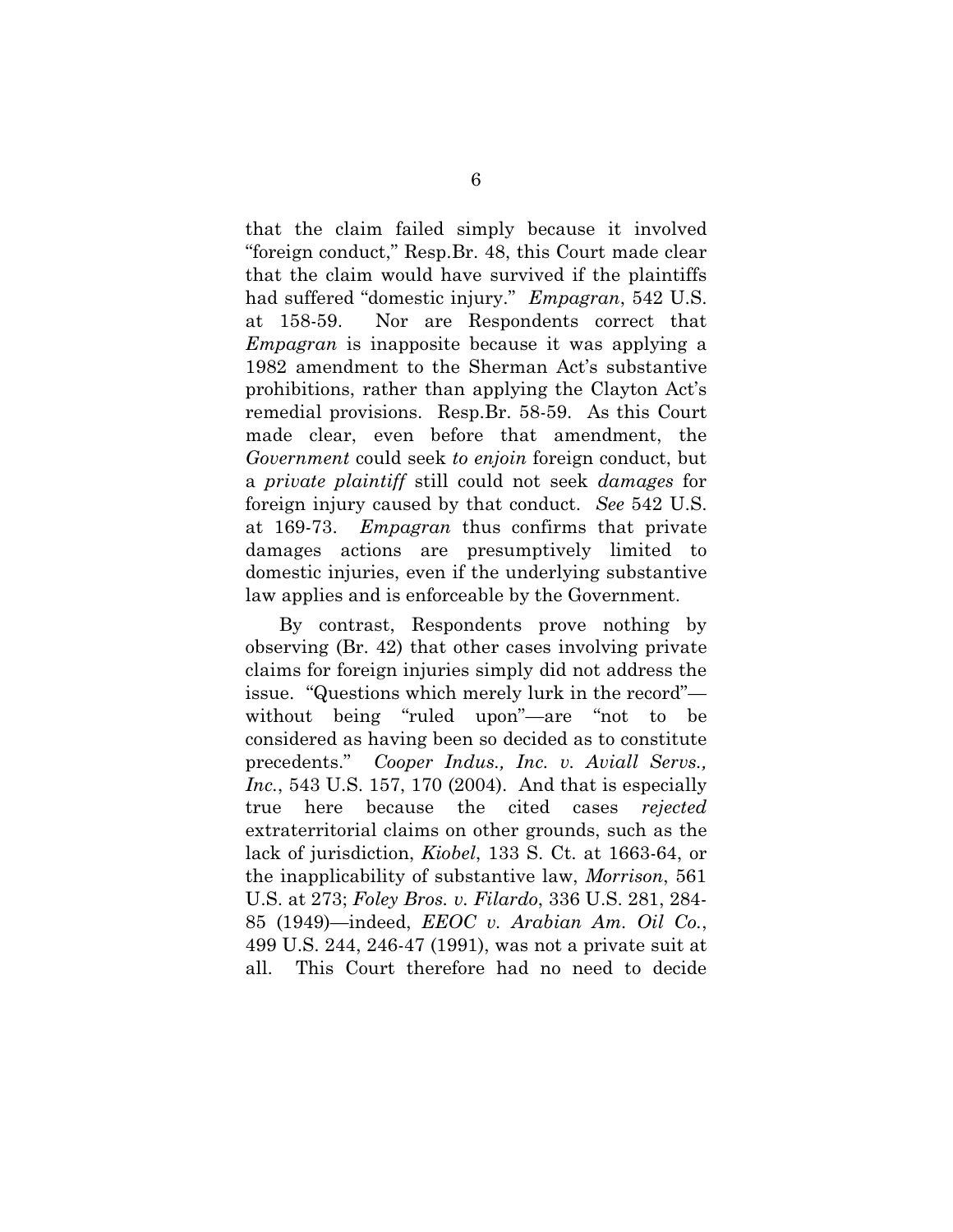whether the claims were *additionally* barred because they sought redress for foreign injuries.

**3.** Respondents also assert that comity concerns are not implicated by providing federal civil remedies for foreign injuries caused by conduct that federal law substantively prohibits. Resp.Br. 48-55. But that is both irrelevant and wrong.

<span id="page-11-1"></span>The presumption against extraterritoriality is based not only on comity, but also on "the commonsense notion that Congress generally legislates with domestic concerns in mind." *Smith v. United States*, 505 U.S. 197, 204 n.5 (1993). That is why this Court has applied the presumption even to procedural provisions that posed "no risk" of "conflict with the laws of other nations." *Sale v. Haitian Ctrs. Council, Inc.*, 509 U.S. 155, 173-74 (1993). The mere fact that the United States "would not violate … international law" if Congress extended a statute abroad "in no way tends to prove that that is what Congress has done." *Morrison*, 561 U.S. at 272.

<span id="page-11-0"></span>In any event, comity concerns are implicated whenever Congress imposes civil remedies for foreign injuries. As *Empagran* explained, "even where nations agree about primary conduct," they may "disagree dramatically about appropriate remedies"; courts thus "must assume" that Congress "would not have tried to impose" American civil remedies, for that would be, as this Court pointedly stated, "an act of legal imperialism." 542 U.S. at 167, 169. The Government reaffirms that point here: "private suits involving injuries suffered outside the [country] have a propensity to produce significant international friction," because "[o]ther nations may perceive our affording a private remedy to foreign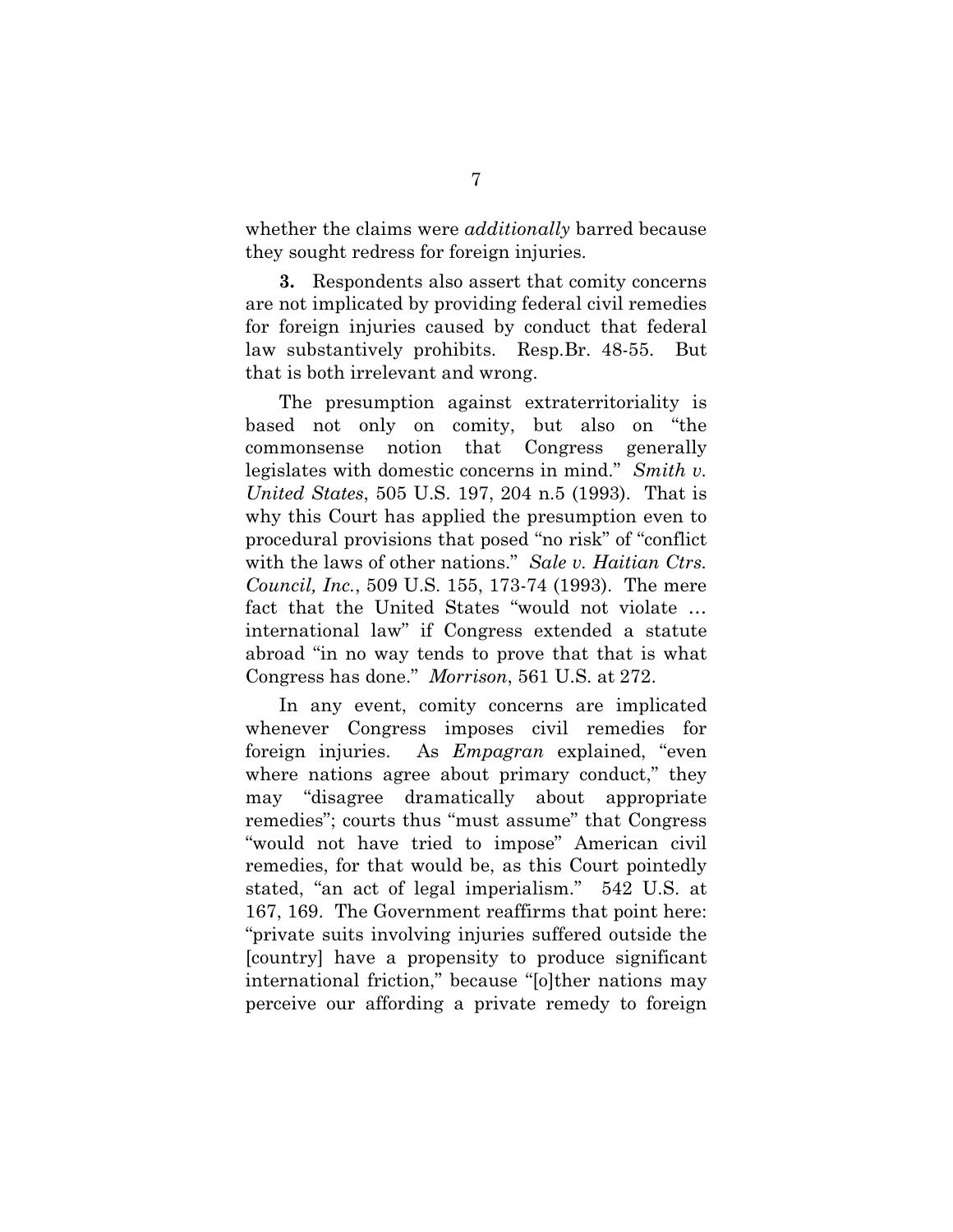plaintiffs as circumventing the (often more limited) causes of action and remedies that those nations provide." U.S. Br. 33. This concern is amplified for civil RICO, a remedial scheme that has been aptly described as "the litigation equivalent of a thermonuclear device." *Miranda v. Ponce Fed. Bank*, 948 F.2d 41, 44 (1st Cir. 1991).

<span id="page-12-0"></span>Indeed, some of the Respondents here made the same point as *amici* for *the defendants* in *Empagran*. They argued that "to apply [American] remedies would unjustifiably permit their citizens to bypass their own less generous remedial schemes, thereby upsetting a balance of competing considerations that their own domestic antitrust laws embody." 542 U.S. at 167. Now that the shoe is on the other foot, they ask this Court to eschew the presumption against extraterritoriality in favor of other doctrines that assertedly might mitigate comity concerns in particular cases. Resp.Br. 53-55. But *Empagran* rejected this type of "case by case" approach, because it would be "too complex" and lead to "lengthier proceedings," which in turn could "threaten interference with a foreign nation's ability" to enforce its own laws. 542 U.S. at 168-69. Moreover, the particular doctrines suggested by Respondents *forum non conveniens*, due process, and international law—are principally designed to protect foreign defendants, not to prevent plaintiffs from bypassing the foreign remedial restrictions that properly govern their civil claims for foreign injuries.[2](#page-12-1)

 $\overline{a}$ 

<span id="page-12-1"></span><sup>2</sup> Likewise, Respondents clearly err in suggesting (Br. 51) that it would violate international law to deny them a domestic cause of action for any foreign injuries caused by domestic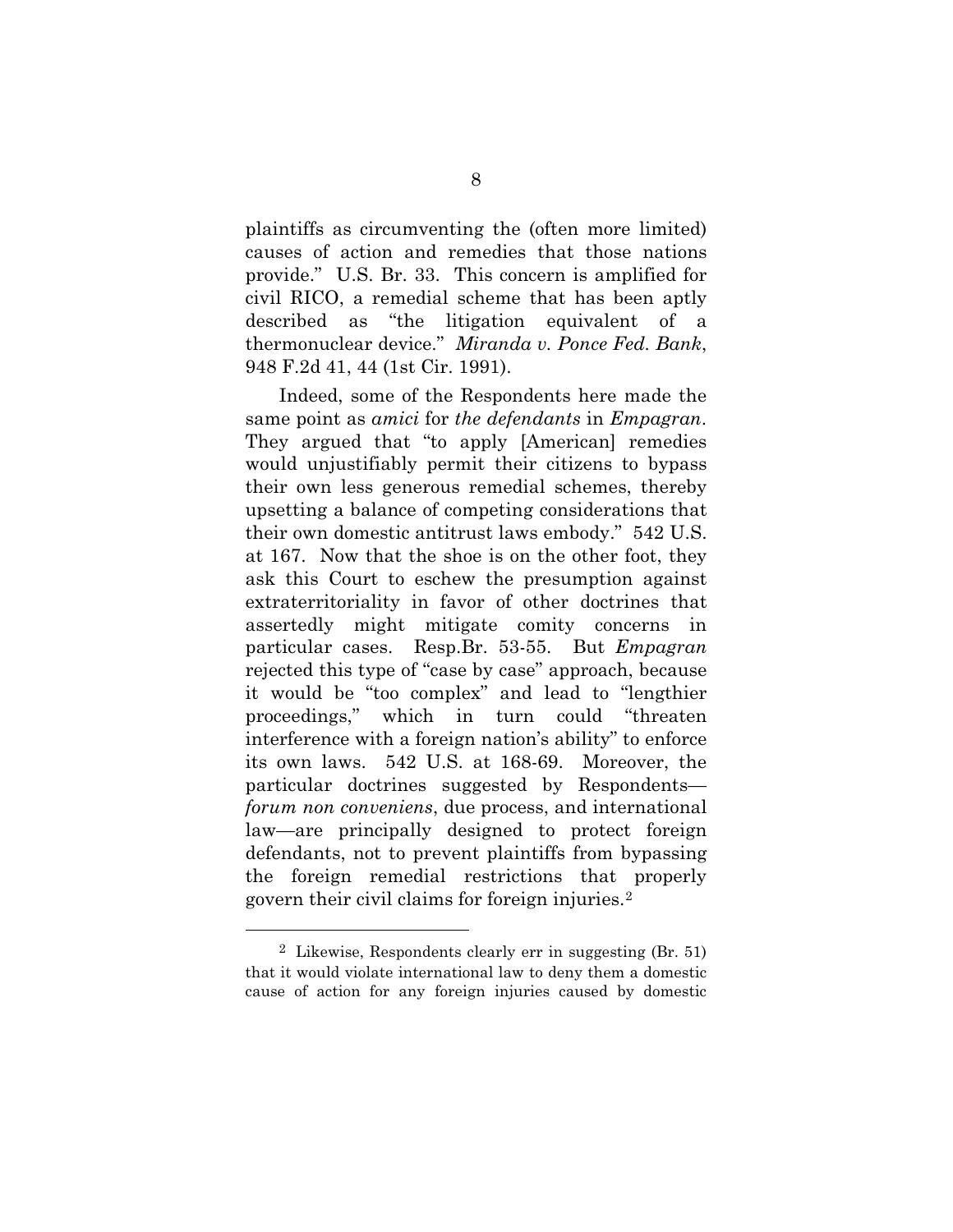#### **B. There Is No Clear Indication That Civil RICO Redresses Foreign Injuries**

Respondents do not dispute that the focus of § 1964(c) is the injuries Congress chose to redress. Pet.Br. 45-47; U.S. Br. 30-31. Nor do they dispute that the text of § 1964(c) provides no indication, much less a clear one, of extending to foreign injuries. Pet.Br. 47-48; U.S.Br. 33-34. Instead, Respondents argue that this Court has already treated foreign injuries as covered by RICO's civil cause of action and its antitrust analogue. That is incorrect.

**1.** Respondents principally assert that this Court's antitrust case-law "has made clear" that § 4 of the Clayton Act—upon which § 1964(c) was modeled—"encompasses injuries abroad." Resp.Br. 43-45. This antitrust analogy not only fails, but affirmatively supports our position.

<span id="page-13-2"></span><span id="page-13-0"></span>The few antitrust cases cited by Respondents all presented different questions than whether § 4 of the Clayton Act extends to foreign injuries. *Pfizer, Inc. v. India*, 434 U.S. 308, 313 (1978) (whether a foreign sovereign is a "person" who may file civil antitrust claims); *Carnation Co. v. Pac. Westbound Conf.*, 383 U.S. 213, 215 (1966) (whether the Shipping Act of 1916 impliedly precludes antitrust laws); *Continental Ore Co. v. Union Carbide & Carbon Corp.*, 370 U.S. 690, 706-08 (1962) (whether the foreign state-action-

<span id="page-13-1"></span><sup>(</sup>continued…)

<span id="page-13-3"></span>conduct. As explained above, even where the challenged conduct is domestic, the "traditional rule" is that "a plaintiff injured in a foreign country" must rely upon "foreign law" for redress. *See Sosa*, 542 U.S. at 706-07, 709-10.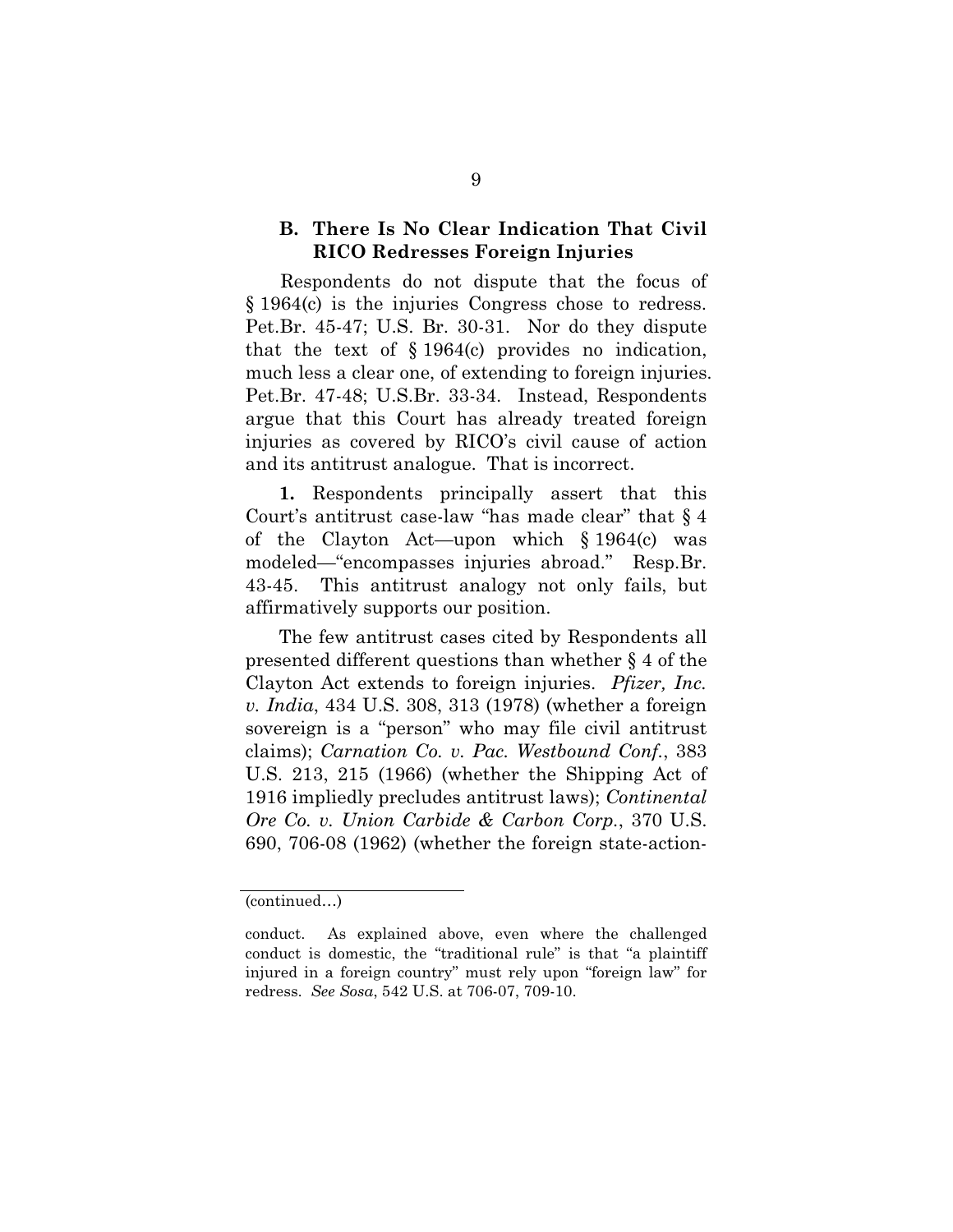<span id="page-14-0"></span>immunity defense was applicable). Such drive-by decisions are not binding holdings on the foreigninjury issue. *Cooper Indus.*, 543 U.S. at 170; *Empagran*, 542 U.S. at 171. Nor are they evidence, let alone clear evidence, of the background extraterritoriality law against which Congress enacted RICO in 1970—especially since Respondents' lead case, *Pfizer*, post-dated RICO by almost a decade.

Moreover, when this Court in *Empagran* later directly addressed a foreign-injury issue in the antitrust context, it refused to allow private plaintiffs to seek redress for foreign injuries caused by foreign conduct, and it found *no* contrary case from *any* court pre-1982. *See* 542 U.S. at 169-73. Thus, far from establishing that Congress clearly intended civil RICO to redress foreign injuries, antitrust case-law suggests precisely the opposite.

**2.** Like the Second Circuit, Respondents also invoke this Court's holding in *Sedima, S.P.R.L. v. Imrex Co.*, 473 U.S. 479, 481 (1985), that § 1964(c) does not require any distinctive "racketeering injury." Resp.Br. 45-46. But the compensable *types* of RICO injuries have nothing to do with the *geographic scope* of such injuries. Pet.Br. 55-56; U.S.Br. 34. Nor does it matter whether the particular injuries alleged in *Sedima* were foreign, as the place of those injuries was irrelevant to the question presented, and to this Court's analysis of that question. *See* 473 U.S. at 493-500.

<span id="page-14-1"></span>\* \* \*

In sum, since RICO's private cause of action "gives no clear indication of an extraterritorial application" to foreign injuries, "it has none."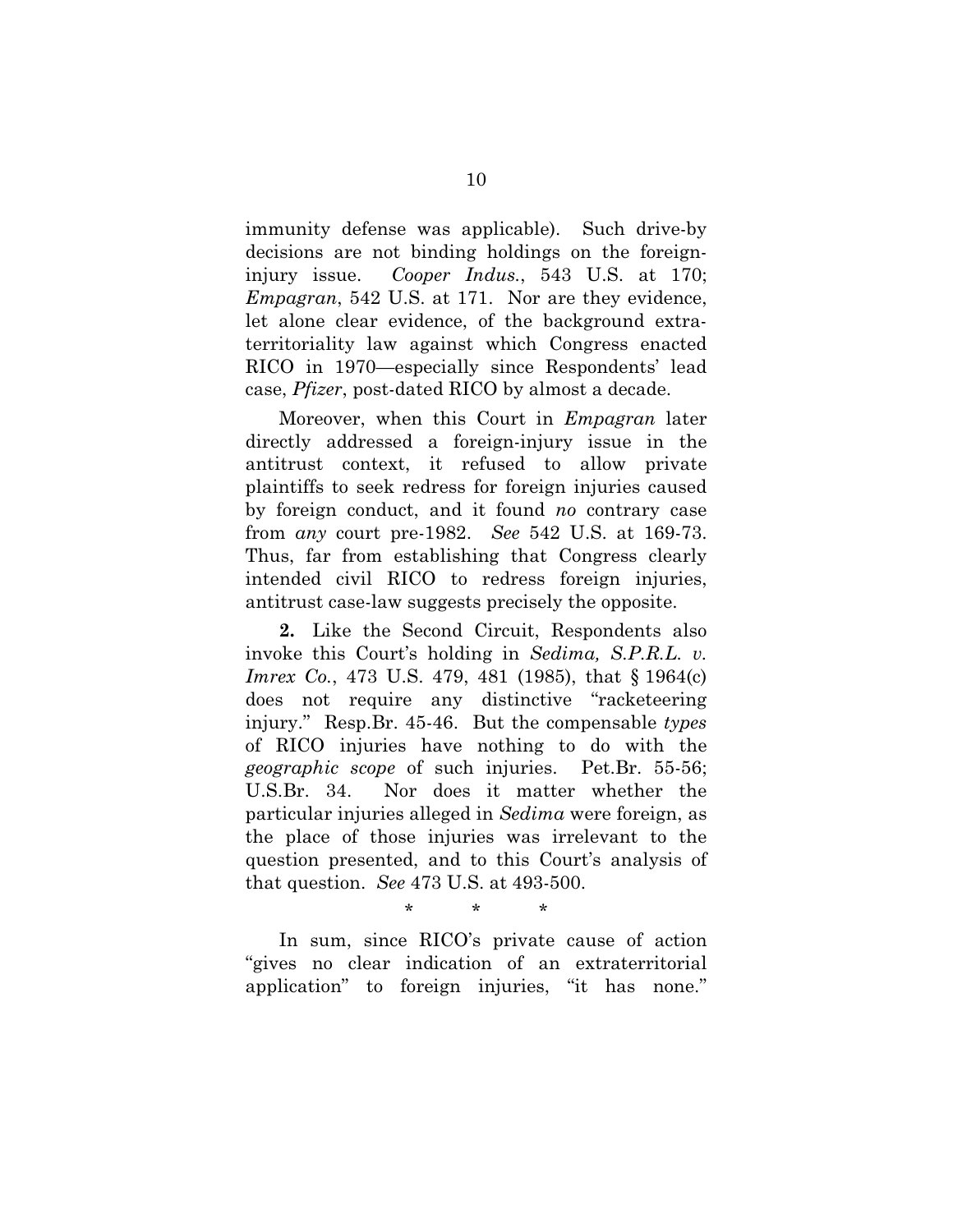*Morrison*, 561 U.S. at 255. And since Respondents have abandoned any claim of domestic injury, this case can be resolved on that ground alone.

#### **II. SECTION 1962 REQUIRES A DOMESTIC ENTERPRISE, WHICH RESPONDENTS DO NOT VALIDLY ALLEGE**

Respondents contend there is a clear indication that RICO's substantive prohibitions apply extraterritorially, because Congress incorporated certain *predicate crimes* that apply extraterritorially. From this, Respondents conclude that § 1962 itself clearly extends to foreign *racketeering patterns* based on those predicates. Not only is that argument wrong on its own terms, but it provides no indication, much less a clear one, that § 1962 further extends to foreign *enterprises*. Because Respondents' clearindication argument addresses only the racketeering predicates and patterns, it completely misses the mark if the focus of § 1962 is instead the enterprise.

As for the focus, every court to address the issue since *Morrison* has asked whether it is the *pattern* of racketeering activity or the *enterprise* corrupted by that activity. Pet. 19-22. And as we have shown, the text, context, and structure of RICO all make clear that § 1962 is focused on the enterprise. Pet.Br. 25- 34. Indeed, neither Respondents nor the Government seriously argue otherwise. Although Respondents briefly suggest that § 1962 focuses on the racketeering pattern itself, they quickly retreat to the position that § 1962 focuses on the corruption of enterprises, but then argue that what matters is the location of the racketeering pattern used to corrupt the enterprise. By contrast, the Government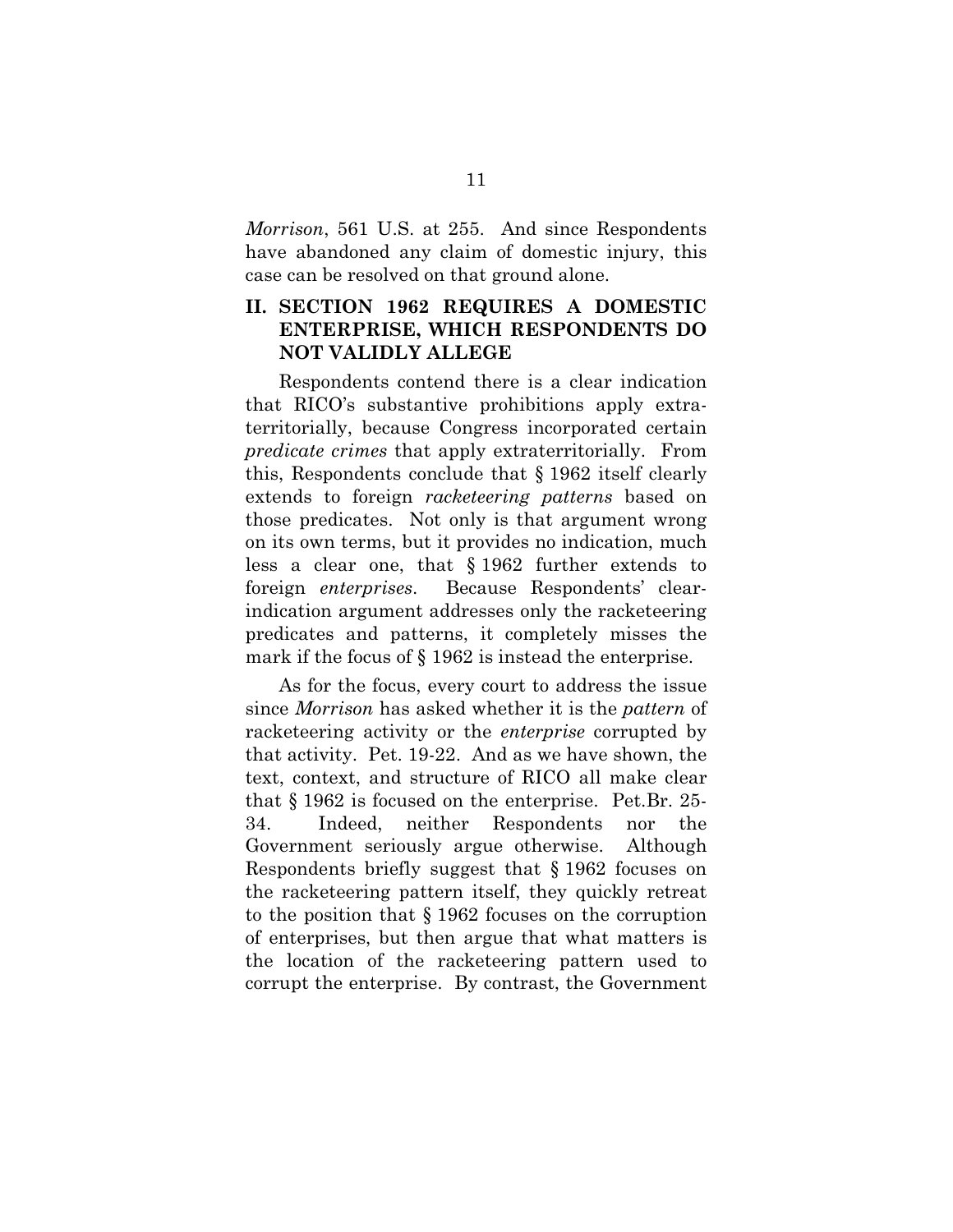concedes that the enterprise is a focus of § 1962, but then argues that the racketeering pattern is another focus. Neither line of argument justifies the implausible conclusion that Congress intended RICO to prevent the corruption of foreign enterprises.

#### **A. RICO's Focus Is The Enterprise, And It Thus Presumptively Applies Only To Domestic Enterprises**

Respondents make two different arguments for why the enterprise is not a focus of RICO. Each is incorrect, and both would lead to untenable results. Nor does the Government fare any better with its alternative argument that the enterprise and the pattern are both foci of RICO.

**1.** To begin, Respondents directly argue that "the statute's focus" is "[t]he pattern of racketeering conduct." Resp.Br. 30. But their limited defense of that position is unpersuasive.

<span id="page-16-1"></span><span id="page-16-0"></span>*First*, Respondents note that this Court has described the racketeering pattern as the "heart" of, and the "key" to, a RICO violation. *Id.* (quoting *Agency Holding Corp. v. Malley-Duff & Assocs., Inc.*, 483 U.S. 143, 154 (1987); *H.J. Inc. v. Nw. Bell Tel. Co.*, 492 U.S. 229, 236 (1989)); *see also* U.S.Br. 21. But those cases merely underscored the distinction between the pattern and the underlying predicate acts: *Malley-Duff* refused to key the statute of limitations to the predicates, 483 U.S. at 154, and *H.J.* required continuity plus relationship among the predicates to establish a pattern, 492 U.S. at 236-37. These decisions in no way suggest that RICO focuses on racketeering patterns for their own sake, rather than for their corrupting influence on enterprises.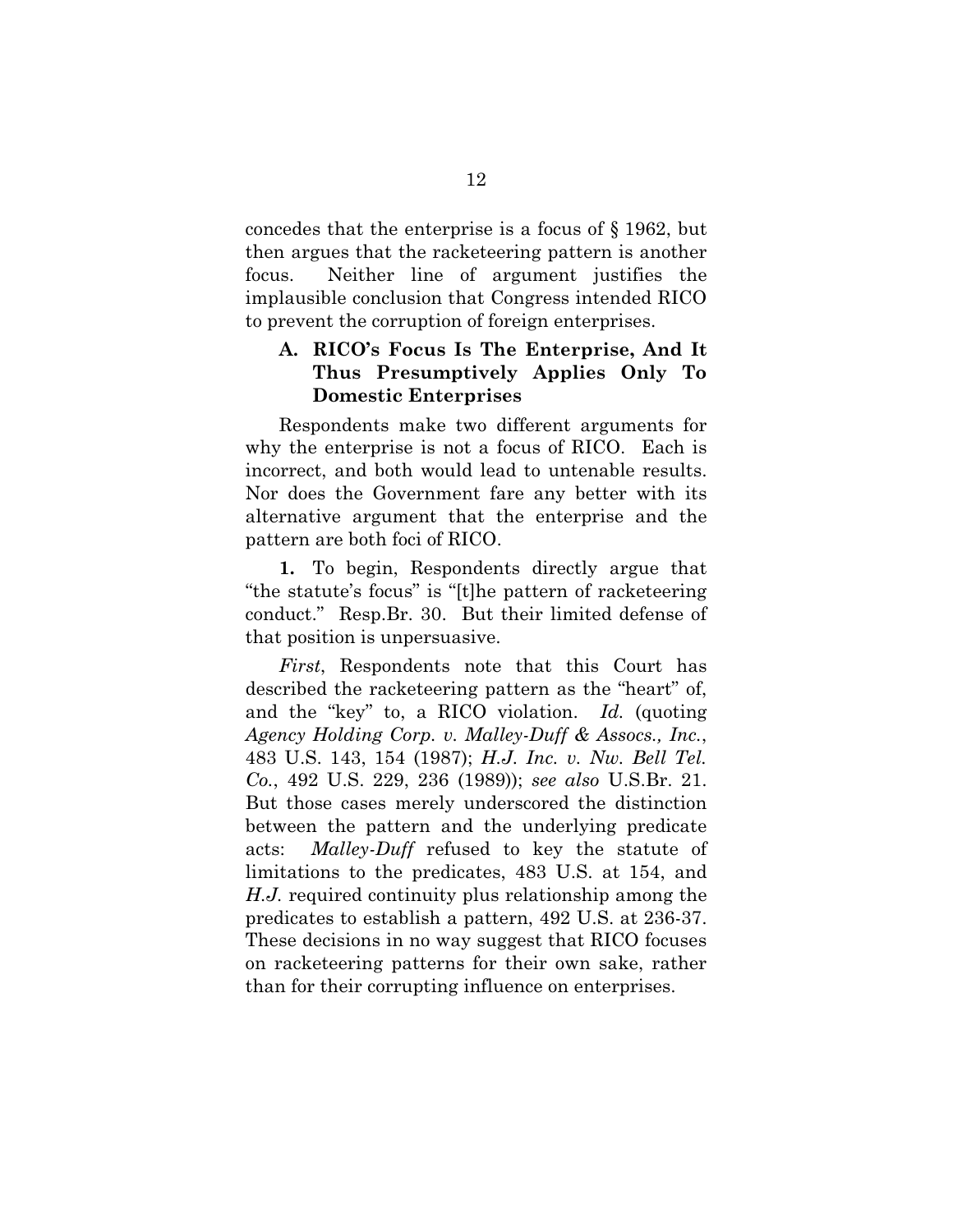*Second*, Respondents suggest that RICO's harsh penalties were designed to "eradicat[e] … patterns of racketeering activity" because the commission of predicate crimes is more harmful "when they form a 'pattern.'" Resp.Br. 31, 38; *see also* U.S. Br. 21-22. But that suggestion is irreconcilable with Congress's decision not to prohibit racketeering patterns *simpliciter*. Congress instead created a novel offense focused on the corruption of an enterprise, with the racketeering pattern playing only a subordinate, "predicate" role. Pet.Br. 25-26; *cf. Morrison*, 561 U.S. at 266-67 (a statute's focus was on certain securities transactions because it proscribed deception only "in connection with" them).

*Third*, Respondents deem it immaterial that Congress tied its legislative authority for RICO to the effect on commerce from the enterprise, rather than from the racketeering pattern. Resp.Br. 36. Respondents reason that, because this Court has "rejected an inference of extraterritorial effect from a jurisdictional reference to foreign commerce," it also should disregard "jurisdictional boilerplate" in determining a statute's focus. *Id.* But while generic commerce-clause language does not provide a *clear indication* that a statute extends *extraterritorially*, Pet.Br. 19, it does provide powerful evidence of the statute's *domestic focus*: the language identifies not only the "objects" that "the statute seeks to 'regulate,'" *Morrison*, 561 U.S. at 267, but also the objects that give Congress the constitutional power to regulate. RICO's jurisdictional hook thus underscores that Congress's focus was on the enterprise being corrupted, not the racketeering pattern used to corrupt it. Pet.Br. 27-28.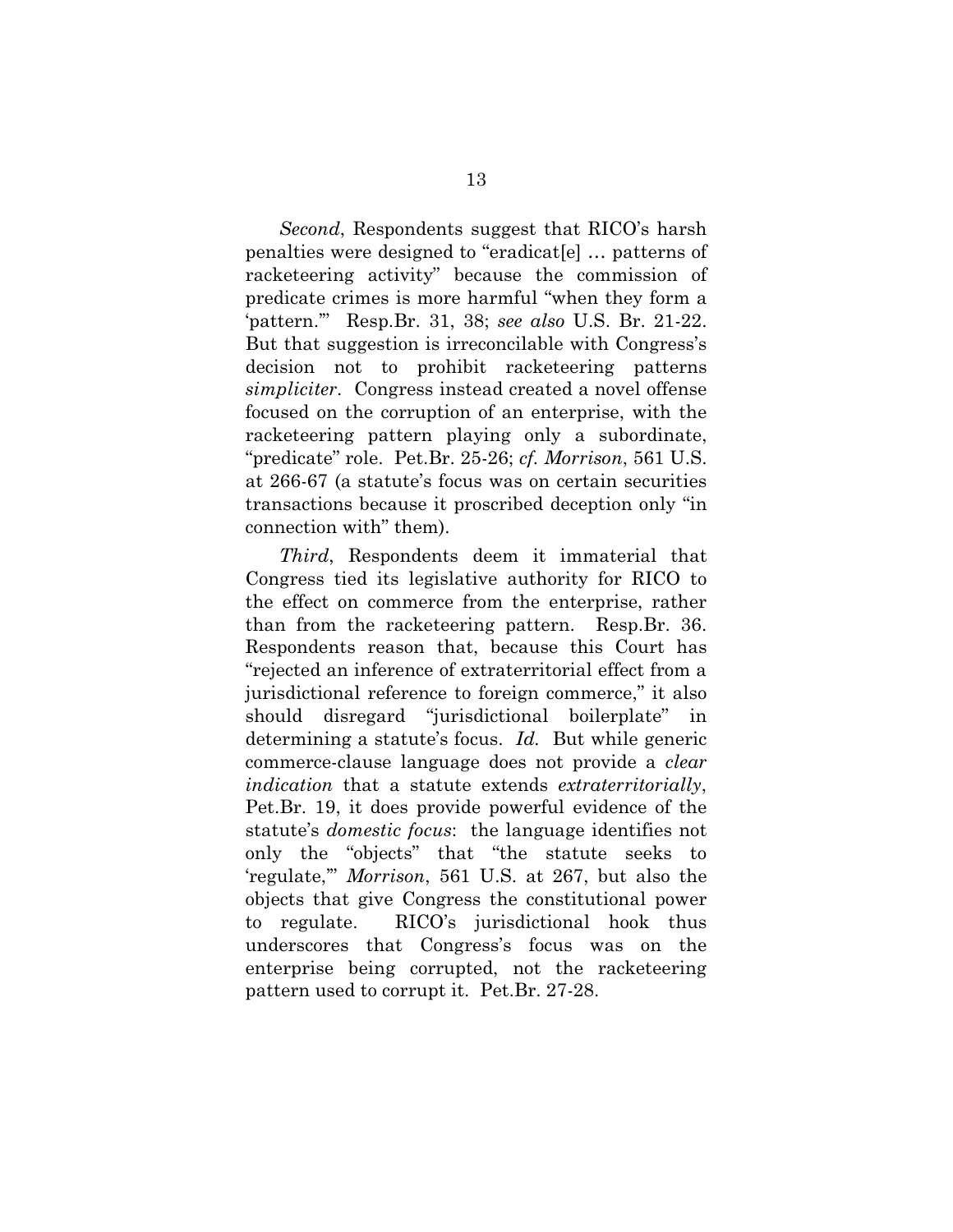*Finally*, Respondents do not dispute—and indeed largely concede—that the remaining textual, contextual, and structural features of RICO that we have identified all point towards a focus on enterprise corruption, not on the racketeering pattern itself. *Compare* Resp.Br. 35-40, *with* Pet.Br. 26-34. One perfect example is the small-investment exception to  $\S 1962(a)$ . Respondents acknowledge that an individual who engages in an egregious "pattern" of racketeering activity, but then invests only a minimal amount of the proceeds in an "enterprise," does not violate § 1962(a). Respondents explain that "Congress could sensibly exempt such conduct *as a trifling instance of the evil it sought to prevent*." Resp.Br. 38 (emphasis added). They thus admit that the "evil" on which RICO focuses is the corruption of the *enterprise*, not the racketeering *pattern* used to corrupt it.

**2.** Despite ultimately conceding that RICO's focus is on enterprise corruption rather than racketeering patterns, Respondents advance a more circuitous argument for a place-of-the-pattern rule. Specifically, Respondents distinguish between the *enterprise* being corrupted and the *corrupting conduct* of investing in, acquiring, or directing the enterprise: they contend that the focus of RICO is the corrupting conduct, and that this conduct often "occurs in the same place as the pattern of racketeering activity." Resp.Br. 31-32 & n.9. This alternative argument is flawed at every level.

To begin, Respondents err by conflating the underlying racketeering pattern with the corrupting investment in, acquisition of, or direction of the enterprise. These are legally and factually distinct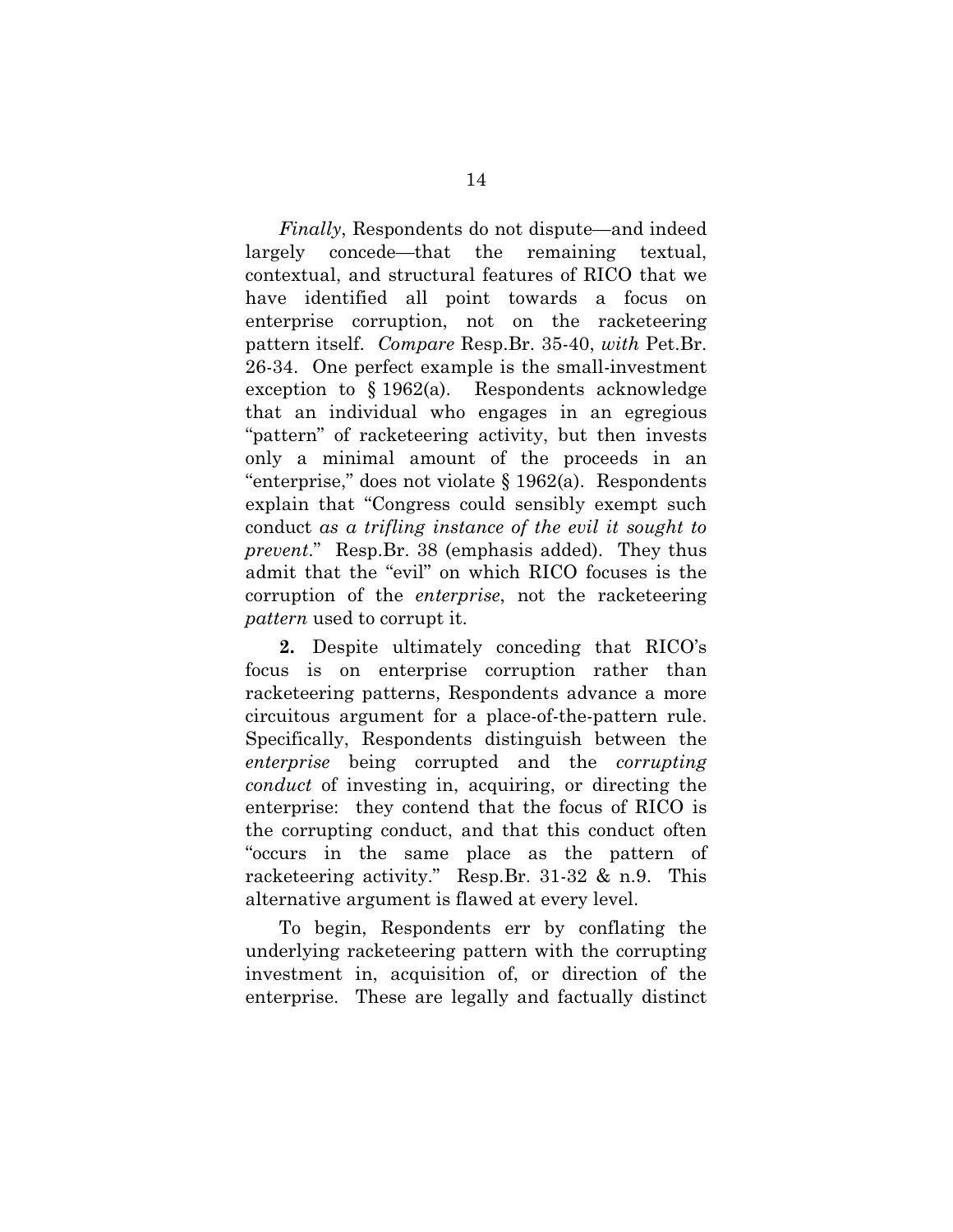elements that may occur in geographically distinct locations. Respondents admit as much for the corrupting investments prohibited by § 1962(a); for example, a racketeer may engage in a domestic pattern of gambling, but invest the proceeds abroad in a foreign enterprise. *Id.* 31 n.9. The same is true for the corrupting acquisitions prohibited by § 1962(b); for example, a racketeer may engage in a domestic pattern of extortion that coerces the victim to enter into a transaction abroad surrendering ownership of a foreign enterprise. As for § 1962(c), the corrupting conduct involves "directing the enterprise's affairs" through its "operation or management." *Reves v. Ernst & Young*, 507 U.S. 170, 178-79 (1993); so, for example, a foreign enterprise may engage in a domestic pattern of mail fraud, but its chief executive may direct those affairs from its headquarters abroad. Respondents' reference to the corrupting investment, acquisition, or direction thus provides no support for tying § 1962's focus to the pattern.

<span id="page-19-0"></span>Moreover, once the red herring of the pattern is eliminated, Respondents' proposed distinction between the *corrupting conduct* and the *enterprise corrupted* falls apart. Their attempt to separate the two contradicts the fundamental purposes of RICO and the presumption against extraterritoriality, both of which leave no doubt that what matters is the location of the enterprise itself.

Respondents contend that RICO "focuses on the verbs, not the nouns, of its statutory prohibitions." Resp.Br. 32. But the "enterprise" here is not just any noun. Rather, it is the *common object* of the verbs "invest"  $(\S 1962(a))$ , "acquire"  $(\S 1962(b))$ , and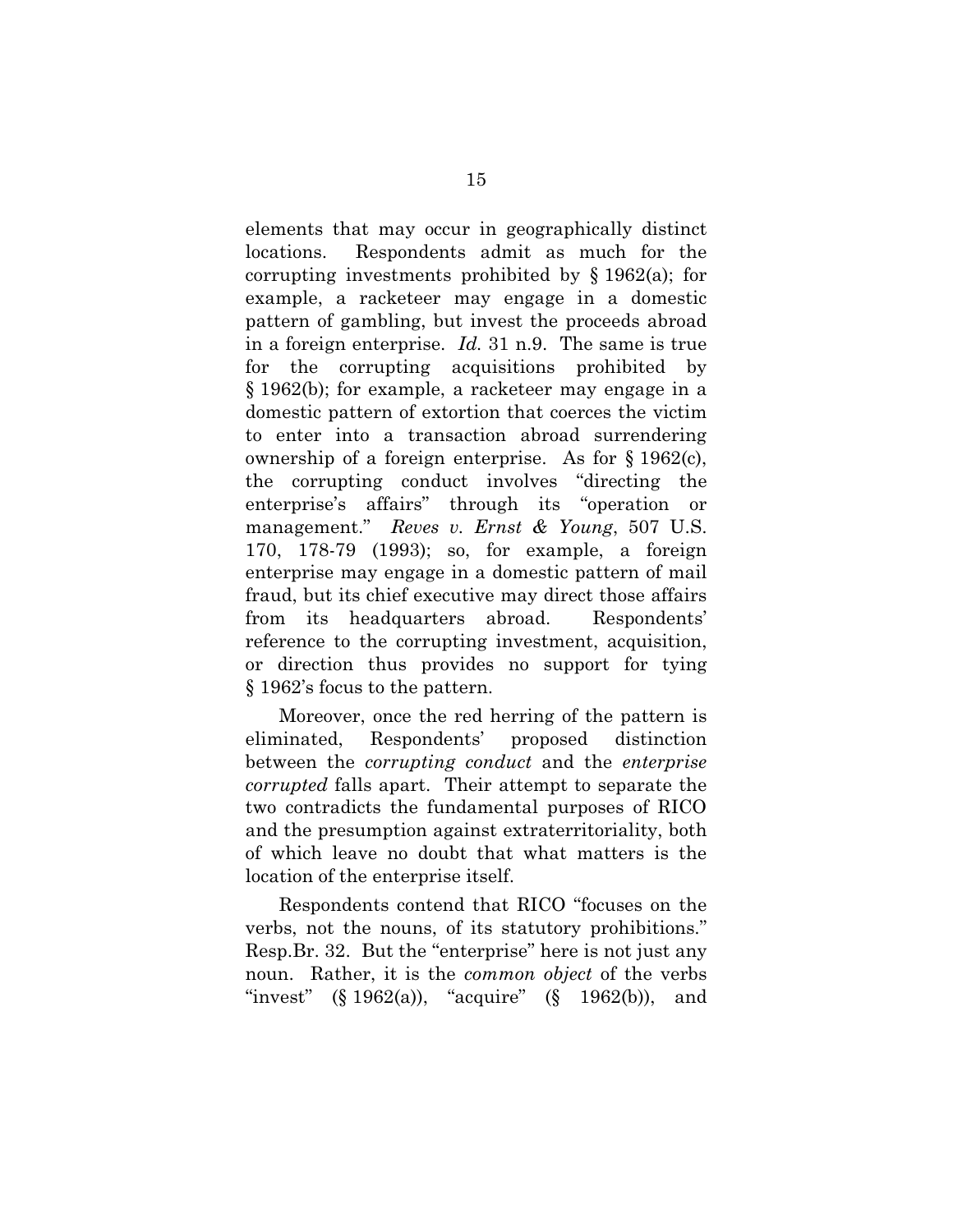<span id="page-20-2"></span>"conduct" (§ 1962(c))—*i.e.*, the central "object |" of RICO's "solicitude." *Morrison*, 561 U.S. at 267. RICO is obviously not a securities statute concerned with protecting the integrity of domestic investments and acquisitions for their own sake, even if they involve foreign enterprises. *Compare id.* at 261-70. Nor is it a statute concerned with domestic direction of foreign enterprises. Instead, Congress designed RICO to protect "the Nation's economic system," Pub. L. No. 91-452, 84 Stat. 922, 923 (1970), from the "corrupting influence" of organized crime in "channels of commerce," *Russello v. United States*, 464 U.S. 16, 28 (1983). When Congress prohibited racketeers from corruptly investing in, acquiring, or directing enterprises, it thus was focused on *domestic*  enterprises, in accord with "the commonsense notion that Congress generally legislates with domestic concerns in mind." *Smith*, 507 U.S. at 204 n.5.

<span id="page-20-1"></span><span id="page-20-0"></span>Respondents cite a few cases for the proposition that a statute's focus is "typically" on regulated "conduct" rather than regulated entities. Resp.Br. 33-34. That is no doubt often true, but not invariably so. For example, if a corporate-governance statute required "any corporation" to "conduct" any shareholder meetings using certain procedures, it would more naturally be construed as focused on the corporation rather than the conduct of the meeting, and thus presumptively limited to domestic corporations rather than meetings domestically conducted. So too with RICO. Far from a typical federal statute, RICO was a unique innovation. It created a new crime based on predicate acts that are already illegal, but only to the extent those acts are used to corrupt an enterprise. *See generally* Gerard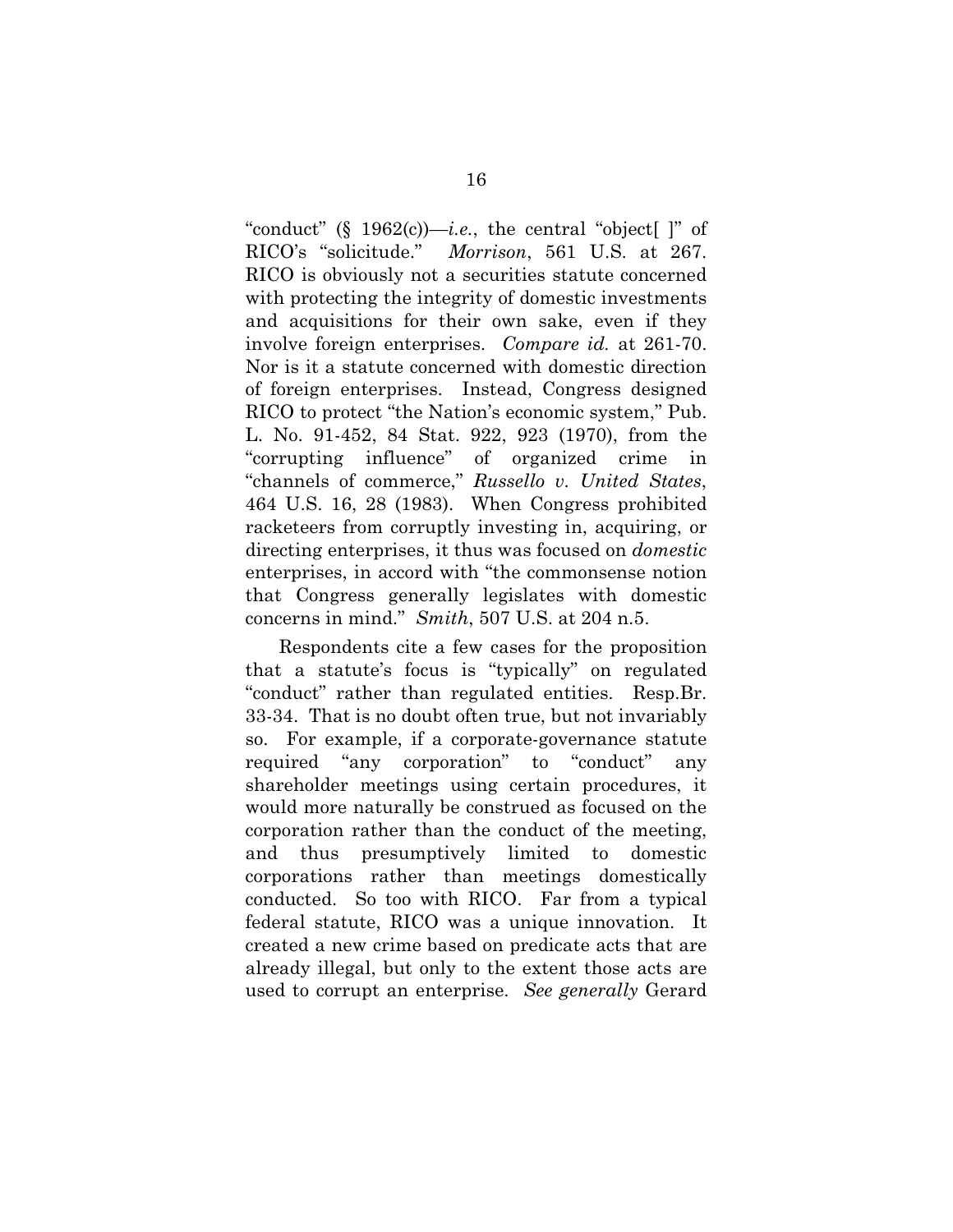<span id="page-21-1"></span><span id="page-21-0"></span>E. Lynch, *RICO: The Crime of Being a Criminal*, 87 COLUM. L. REV. 661 (1987). As Judge Rakoff has explained, this construct reveals a "focus" squarely "on the enterprise as the recipient of, or cover for, a pattern of criminal activity." *Cedeño v. Intech Grp., Inc.*, 733 F. Supp. 2d 471, 473-74 (S.D.N.Y. 2010); *cf. Morrison*, 561 U.S. at 266-67 (similarly holding that the focus of the securities statute at issue was not on deceptive conduct, but rather on the transaction whose integrity was threatened by the deception). Accordingly, since RICO's substantive prohibitions are focused on the enterprise, the relevant geographic fact is where *it* is located.

**3.** Extending RICO to foreign enterprises absent any clear indication that Congress so intended would produce implausible results. On Respondents' view, a domestic pattern of gambling or extortion would not violate RICO, but § 1962(a) and (b) would prohibit the racketeer from using such patterns to invest in or acquire a foreign enterprise. Likewise, a domestic pattern of mail fraud would not violate RICO, but § 1962(c) would prohibit the pattern if it was directed through the affairs of a foreign enterprise. All this would turn the presumption against extraterritoriality on its head, by imposing criminal liability for domestic conduct *solely* due to *additional foreign conduct*.

With respect to  $\S 1962(a)$  and (b), Respondents do not even attempt to defend this backward result, and the Government's brief effort is unavailing. The Government contends that "a person who profited from domestic racketeering activity" should not be allowed "to avoid criminal RICO liability by pouring those profits into a foreign enterprise." U.S.Br. 23.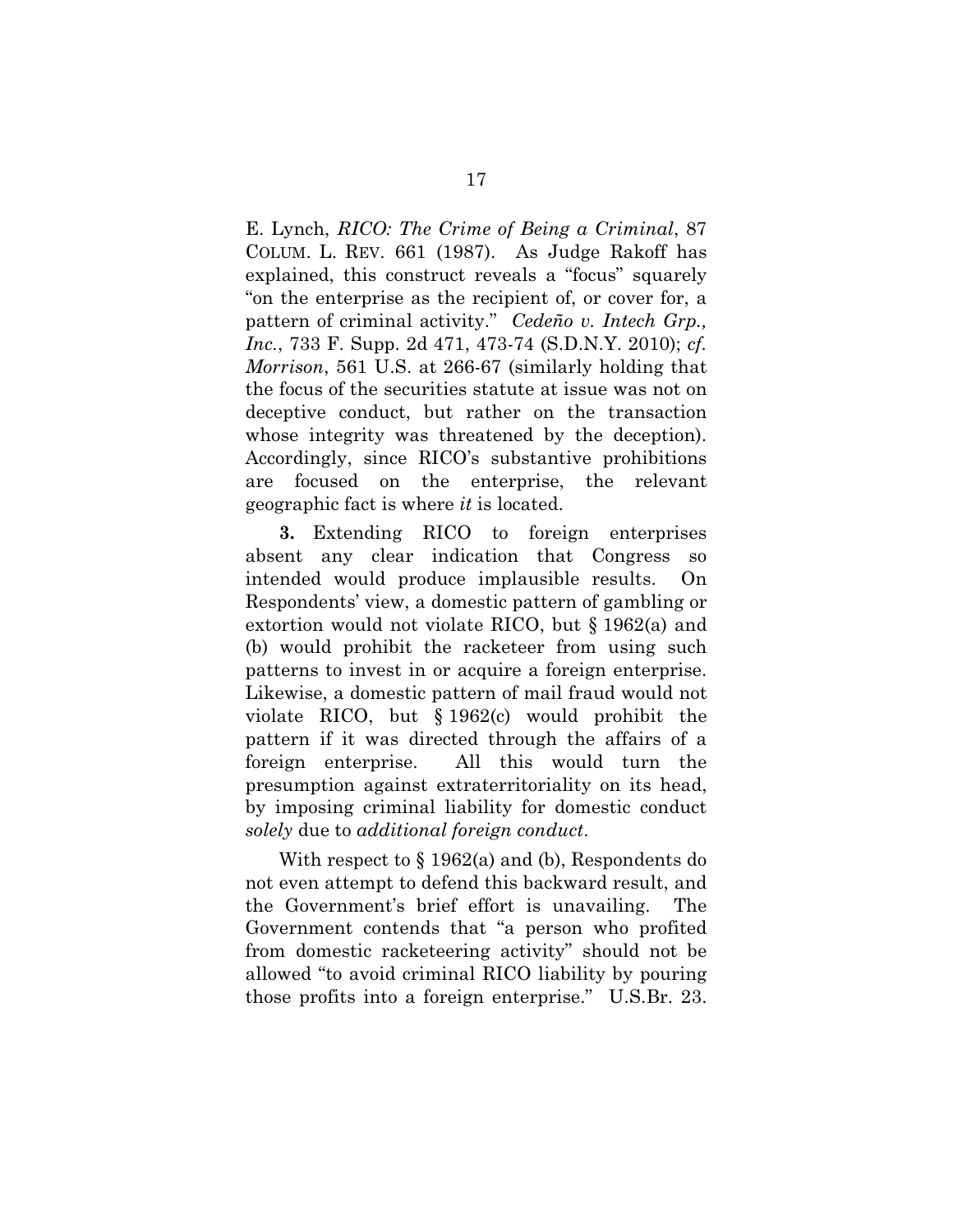But if the purpose of  $\S 1962(a)$  and (b) had been to deprive racketeers of their profits, then those provisions would have directly punished the racketeering patterns—and would not have allowed the racketeers to retain or spend their profits at all. Instead, though, § 1962(a) and (b) merely prohibit racketeers from investing in or acquiring an enterprise. The purpose of these provisions is thus not to punish the predicate crimes, but to "protect[ ]" the enterprise from becoming a "victim[ ]." *Cedric Kushner Promotions, Ltd. v. King*, 533 U.S. 158, 164 (2001). And the victimization of *foreign* enterprises was obviously not Congress's concern.

<span id="page-22-0"></span>With respect to § 1962(c), Respondents assert that it would be "perverse" to allow foreign enterprises to conduct domestic racketeering patterns. Resp.Br. 34; *see also* U.S.Br. 20-21. But as we have shown, that naked policy argument, which bears on neither the focus nor the clear indications of RICO, is irrelevant as a legal matter and overblown as a practical matter. Pet.Br. 39-40. Respondents ignore that showing, and the Government's response is unpersuasive. The Government does not dispute that a terrorist cell like the 9/11 hijackers could constitute a domestic association-in-fact enterprise. U.S. Br. 28-29. And while it observes that a lone foreign agent might not violate RICO, *id.* 23 n.8, it does not dispute that such an individual still could be prosecuted under the predicate statutes for domestic criminal conduct, often with harsher penalties than RICO itself, *id.* 18. To be sure, the predicate statutes lack some of RICO's advantages for prosecutors, but that alone cannot possibly justify extending RICO to foreign enterprises.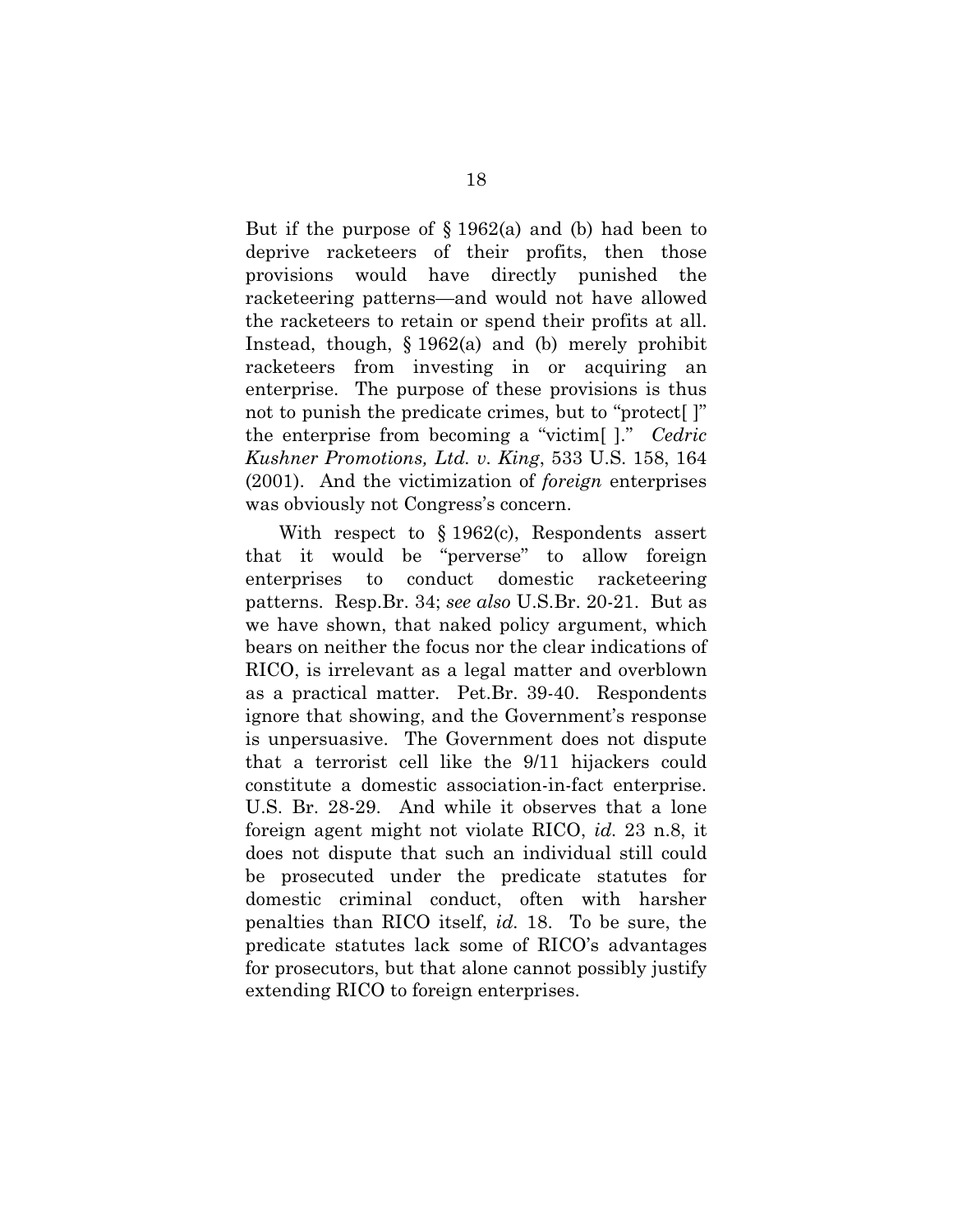<span id="page-23-0"></span>Moreover, the obvious enterprise focus of  $\S 1962(a)$  and (b) further confirms that  $\S 1962(c)$  is similarly focused. After all, those three provisions appear in a clear "three-part structure," *Reves*, 507 U.S. at 182-83, as Respondents themselves acknowledge, Resp.Br. 30-32. In addition, *Morrison*'s "focus" inquiry is simply an interpretive device for determining the geographic scope of federal statutes. *See* 561 U.S. at 255, 266. And it would contravene other basic interpretative canons to construe the defined term "enterprise" to mean "domestic enterprise" in some of its applications, but "domestic or foreign enterprise" in others. Pet.Br. 36-37.

**4.** Unlike Respondents, the Government concedes that the enterprise is a focus of § 1962. U.S. Br. 9. Yet the Government contends that the racketeering pattern is *another* such focus, and that if *it* is domestic then § 1962 applies. *Id.* 9, 21-22. In short, the Government argues that, if a statutory provision has multiple foci, then only one of them must be domestic.

The Government is mistaken. For one thing, as shown above, § 1962 is *not* focused on racketeering patterns. In any event, the rule established by *Morrison* is that statutory foci apply only domestically, absent a clear contrary indication; the rule is *not* that statutory foci apply extraterritorially, so long as some other significant domestic contact is also present. *See* 561 U.S. at 266. Thus, if the enterprise and the pattern were *both* foci of § 1962, then *each* of them would presumptively apply only domestically.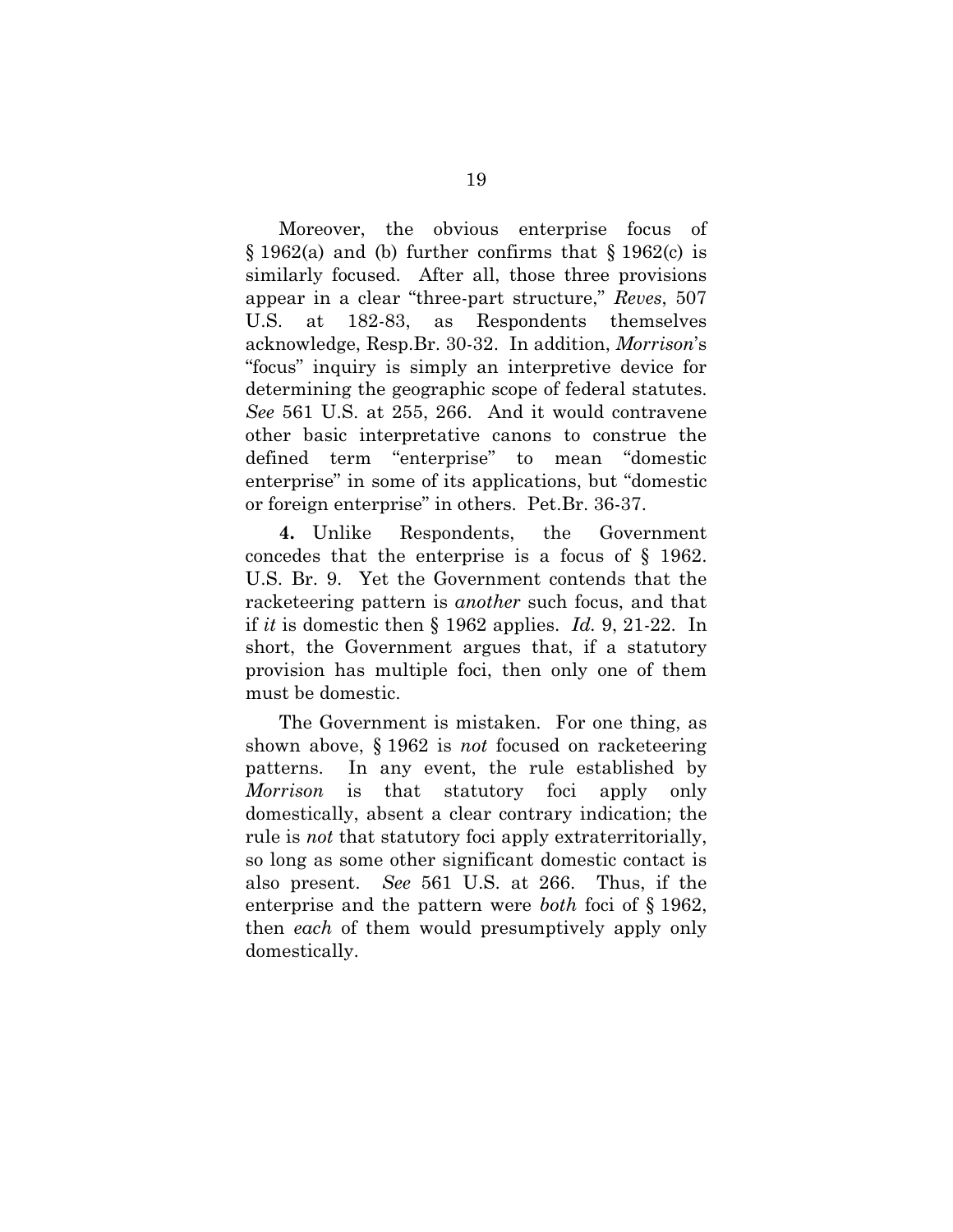#### **B. There Is No Clear Indication That RICO Extends To Foreign Enterprises, Or Even To Foreign Racketeering Patterns**

Respondents do not dispute that neither RICO's substantive prohibitions nor its "enterprise" definition provides any indication, much less a clear one, that § 1962 reaches foreign enterprises. Pet.Br. 35-36. Instead, Respondents contend that RICO's incorporation of certain predicate offenses with extraterritorial scope clearly indicates that § 1962 extends to foreign enterprises, because otherwise those predicates would be meaningless surplusage. Resp.Br. 24-27. Respondents are wrong.

**1.** Whether or not RICO's incorporation of extraterritorial *predicates* is a clear indication that § 1962 covers foreign racketeering *patterns*, it in no way suggests that § 1962 prohibits the use of such patterns to corrupt foreign *enterprises*. Rather, it would be entirely consistent with RICO's text, and perfectly "meaningful" in light of its purposes, to prohibit the use of such patterns only insofar as they corrupt *domestic* enterprises. Pet.Br. 36-42.

Respondents do not seriously argue otherwise. Instead of arguing that there is a clear indication that RICO extends to foreign enterprises, they argue that the presumption against extraterritoriality does not apply to the enterprise at all, because RICO's "focus is the racketeering conduct" instead. Resp.Br. 30; *see also id.* 29 ("When the presumption against extraterritoriality has been 'answered' with respect to the statute's focus, … no further limitations on the statute's territorial scope are warranted."). As we have shown, though, RICO's focus is not the racketeering pattern, but the corrupted enterprise.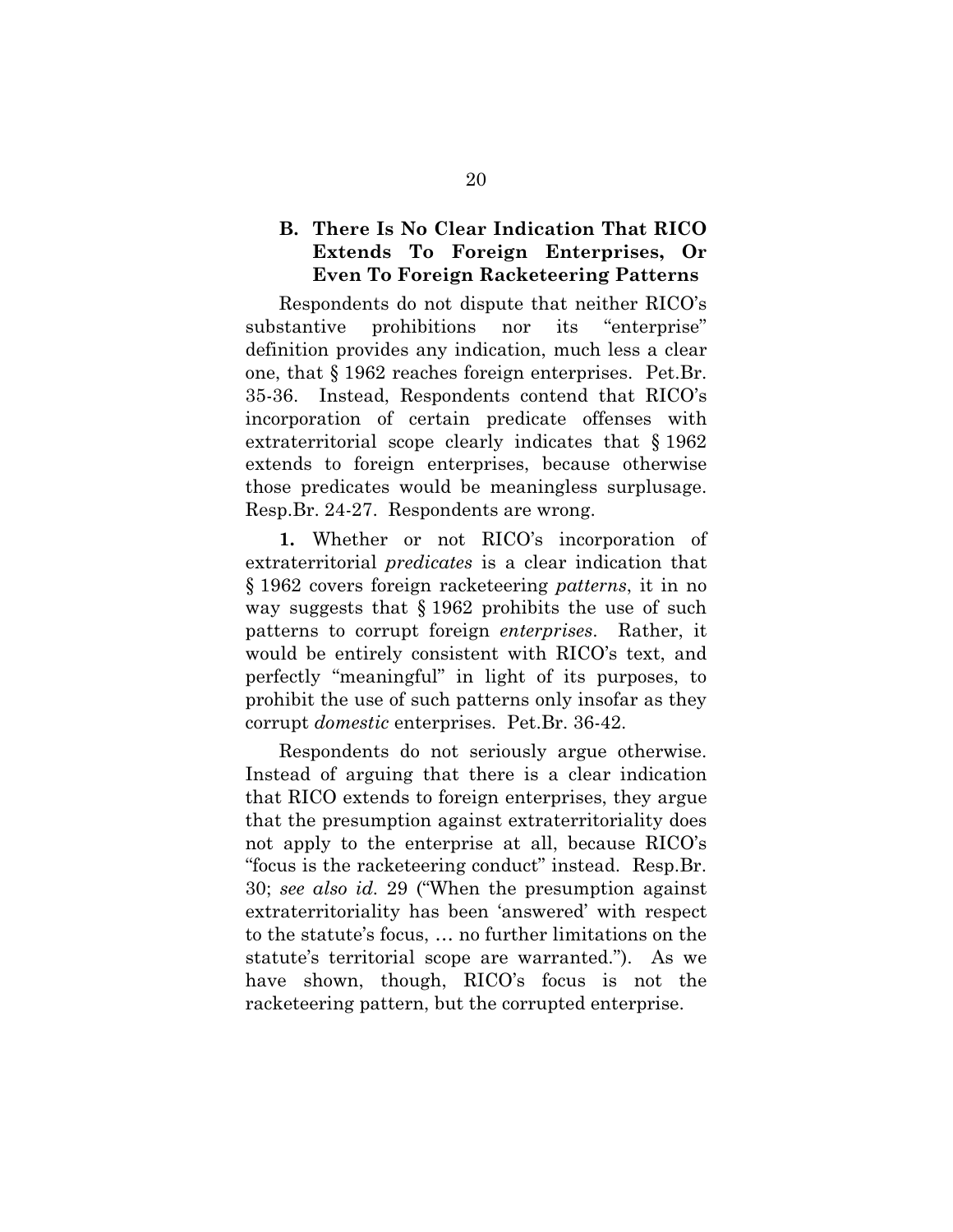The Government also makes a handful of policy arguments for why limiting RICO to domestic enterprises would be undesirable. U.S.Br. 22-26. But, as we have shown, these arguments are flawed on their own terms, *supra* Part II.A.3, and thus hardly sufficient to provide a *clear* indication that RICO extends to foreign enterprises.

**2.** Nor does RICO's incorporation of certain *predicates* with an extraterritorial scope even clearly indicate that § 1962 reaches foreign *patterns*. The fact that RICO incorporates the *substantive* scope of the predicates in no way indicates that it also incorporates their *geographic* scope. Rather, RICO could "meaningfully" cover these individual predicates only insofar as they are part of a pattern that, viewed as a whole, is properly deemed *domestic*. Pet.Br. 42-43. Indeed, that is particularly obvious for the money-laundering and material-support statutes at issue here: because they have *both*  domestic and extraterritorial applications, they easily could have been incorporated into RICO solely for their domestic applications. *Id.* 4, 6, 43.

<span id="page-25-1"></span><span id="page-25-0"></span>Respondents object that there is no textual basis for limiting § 1962 to domestic applications of these predicates. Resp.Br. 27-28; *see also* U.S.Br. 17. But the presumption against extraterritoriality *always*  operates as an *implicit* territorial limitation. The whole point of the presumption is that "some things" 'go without saying.'" *Bond v. United States*, 134 S. Ct. 2077, 2088 (2014). That is why, for instance, this Court has interpreted the phrase "any civil action" as limited to *domestic* civil actions. *Kiobel*, 133 S. Ct. at 1665. And it is why the phrase "a pattern of racketeering activity" in § 1962 would be limited to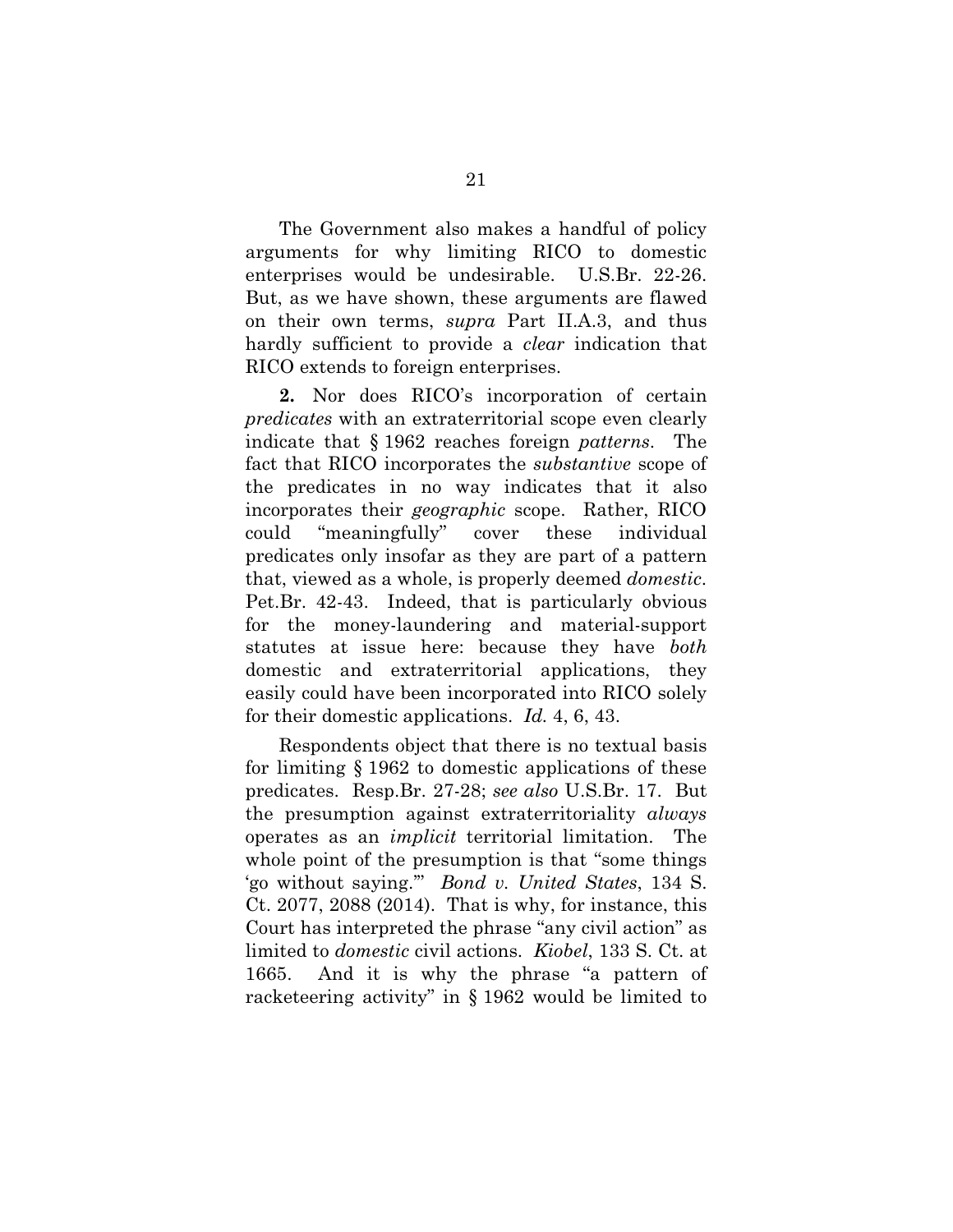*domestic* patterns if the pattern element were a focus of RICO. Because such a limiting construction of the "generic" term is at least "possible," the presumption would require adopting it, particularly because the presumption also limits "the extent" of any extraterritoriality. Pet.Br. 19-20.

#### **C. Respondents Do Not Validly Allege A Domestic Enterprise**

To salvage a remand, Respondents try to recast their RICO claims as involving three domestic enterprises. But these arguments are irreconcilable with their own complaint and prior briefs.

*First*, Respondents conjure up claims under § 1962(a) and (b) based on certain Petitioners' acquisition of the Brown & Williamson Tobacco Company ("B&W"). Resp.Br. 20. But the acquisition of that domestic enterprise cannot support those putative claims. To begin, Respondents concede that Count 1 of their complaint, the sole claim under § 1962(a), does not even mention B&W. Resp.Br. 20. The same is true for Count 2 of their complaint, the sole claim under § 1962(b). Pet.App. 253a-255a. And contrary to Respondents' suggestion, the allegations about B&W elsewhere in the complaint cannot be plausibly construed as raising claims challenging the acquisition under § 1962(a) or (b). Instead, the allegations focus entirely on the purported role of B&W in the § 1962(c) claim challenging the conduct of the "RJR Money-Laundering Enterprise." Pet.App. 188a-200a. Indeed, the allegations do not even state that Petitioners *used* racketeering proceeds or a racketeering pattern *to invest in or acquire* B&W, as required under § 1962(a) and § 1962(b), respectively. *Id.* Moreover, Respondents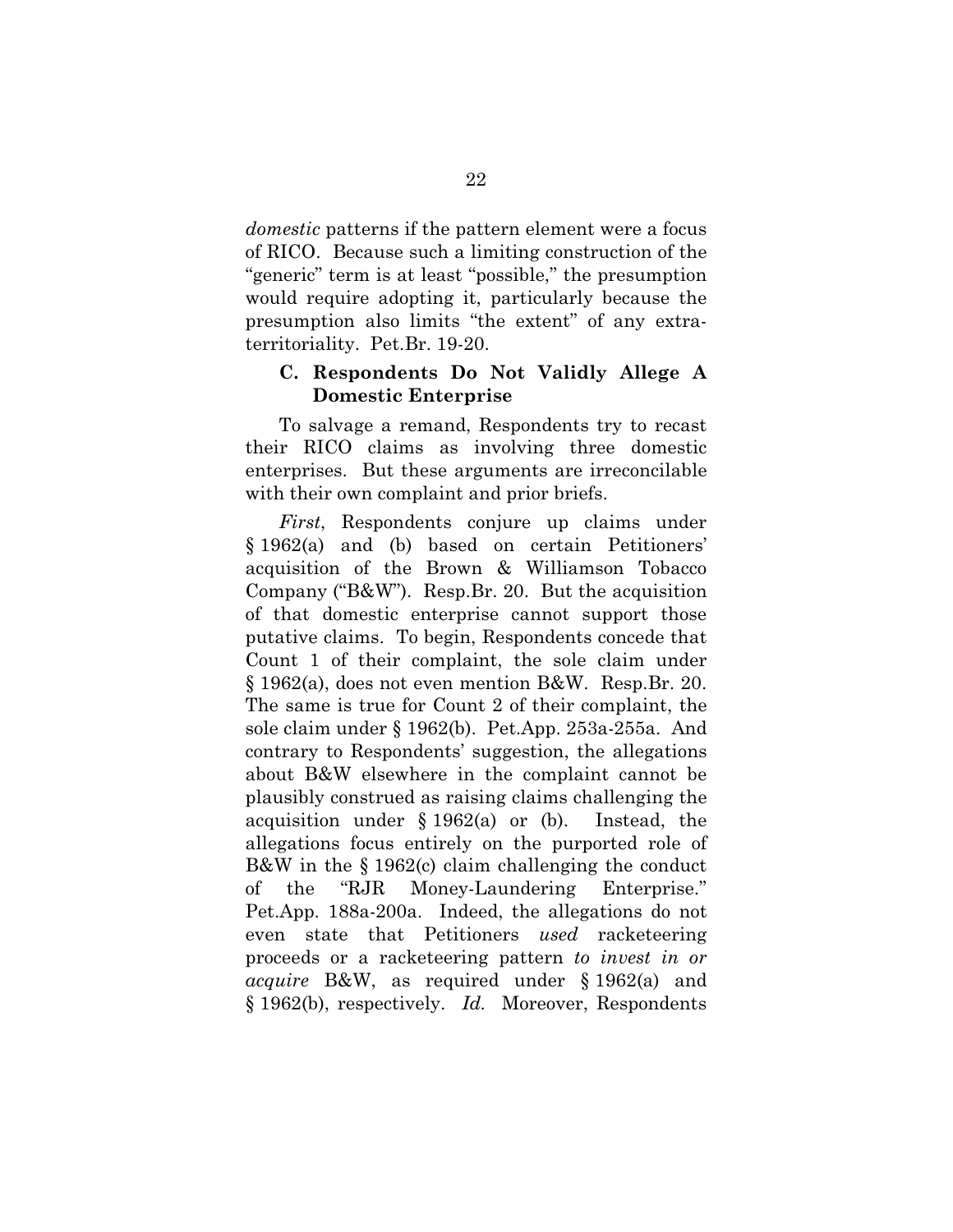do not and cannot justify their failure to allege *any injuries* that were proximately caused *by the investment or acquisition itself*, rather than by any ensuing racketeering activity. Pet.Br. 58-59; *see also Discon, Inc. v. NYNEX Corp.*, 93 F.3d 1055, 1063-64 (2d Cir. 1996).

<span id="page-27-0"></span>*Second,* Respondents attack the district court's conclusion that the alleged "RJR Money-Laundering Enterprise" is a foreign enterprise under the socalled "nerve center" test. Resp.Br. 21; *see also*  U.S.Br. 28-29. But this argument also fails. For starters, it is waived. Contrary to Respondents' suggestion (Br. 21 n.8), the petition for certiorari expressly asserted that a domestic-enterprise rule would exclude the "RJR Money-Laundering Enterprise," given the district court's unquestioned holding that this alleged enterprise is foreign. Pet. 29-30. Yet the opposition brief did not dispute that assertion, BIO 12, and thus waived the issue, Pet.Br. 57. In any event, the alleged "RJR Money-Laundering Enterprise" is indisputably foreign. Regardless of the precise legal test applied to determine the location of a RICO enterprise, an enterprise must be characterized as foreign where, as here, it allegedly consists of foreign criminals laundering their foreign criminal proceeds by purchasing fungible goods sold by a domestic cigarette manufacturer. Pet.Br. 57. And that is especially so where, as here, the plaintiffs have made similar allegations against all other large international cigarette manufacturers, Resp.Br. 6-8; Pet.Br. 7 n.2—thus leaving no doubt that the foreign criminals are the common masterminds directing the alleged schemes.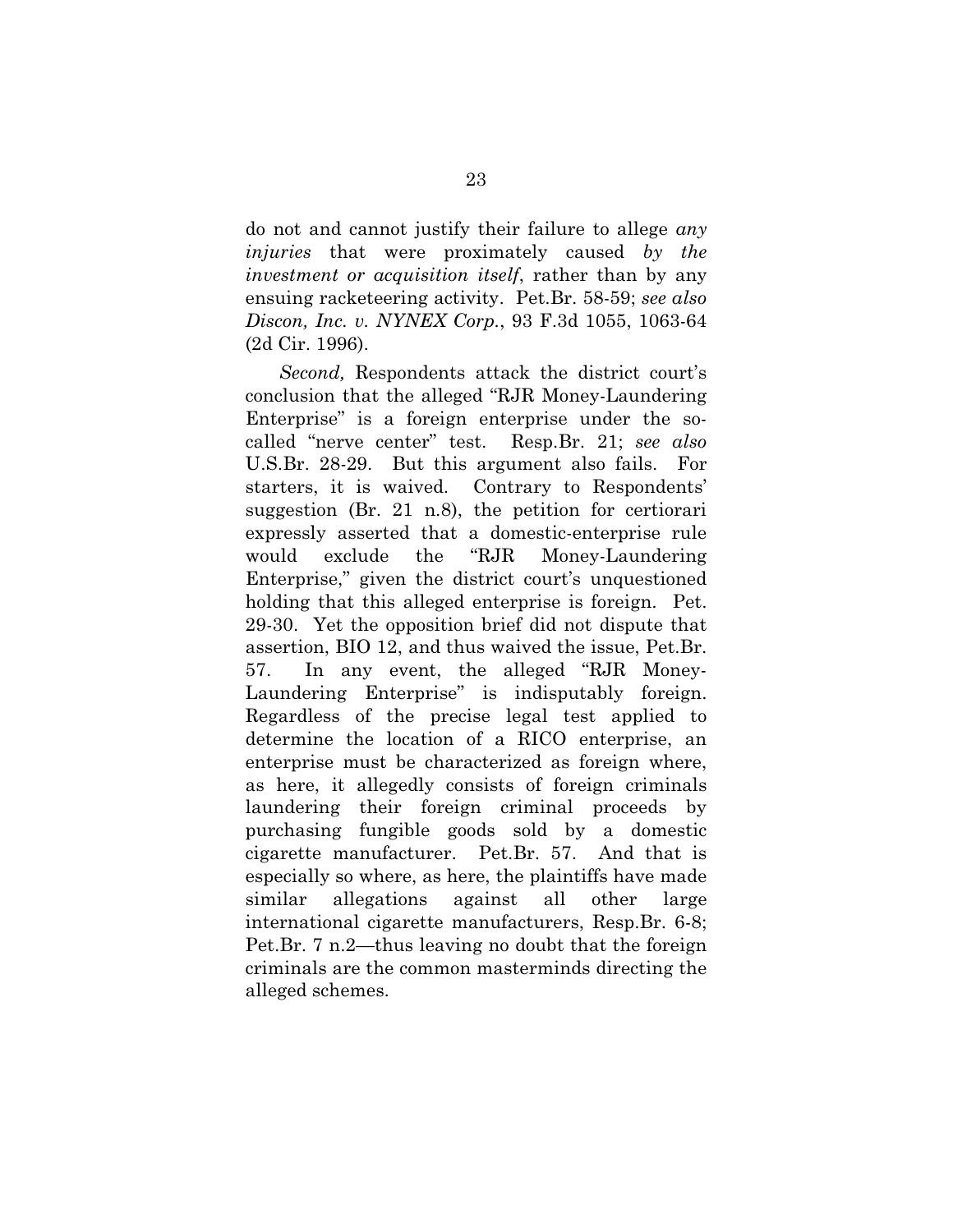*Third*, Respondents briefly suggest that their § 1962(c) claim can be limited to a domestic "association-in-fact" enterprise consisting of "the group of American RJR entities." Resp.Br. 22. But this novel suggestion is baseless. It too was waived at the cert-stage, BIO 12, and is entirely unsupported in the complaint, the belatedly-invoked provisions of which merely contain boilerplate allegations that a corporation is liable for the acts of its agents, Pet. App. 184a-185a. Nor could the conduct of such a gerrymandered domestic enterprise be a proximate cause of Respondents' alleged injuries, *see* Pet.Br. 5-6, which would flow from the "distinct" and "remote" acts of the foreign criminals excluded from the enterprise, *see Anza v. Ideal Steel Supply Corp.*, 547 U.S. 451, 456-58 (2006).

#### <span id="page-28-0"></span>**CONCLUSION**

The judgment below should be reversed and the RICO claims dismissed. At a minimum, the judgment should be vacated and the RICO claims remanded for further consideration.